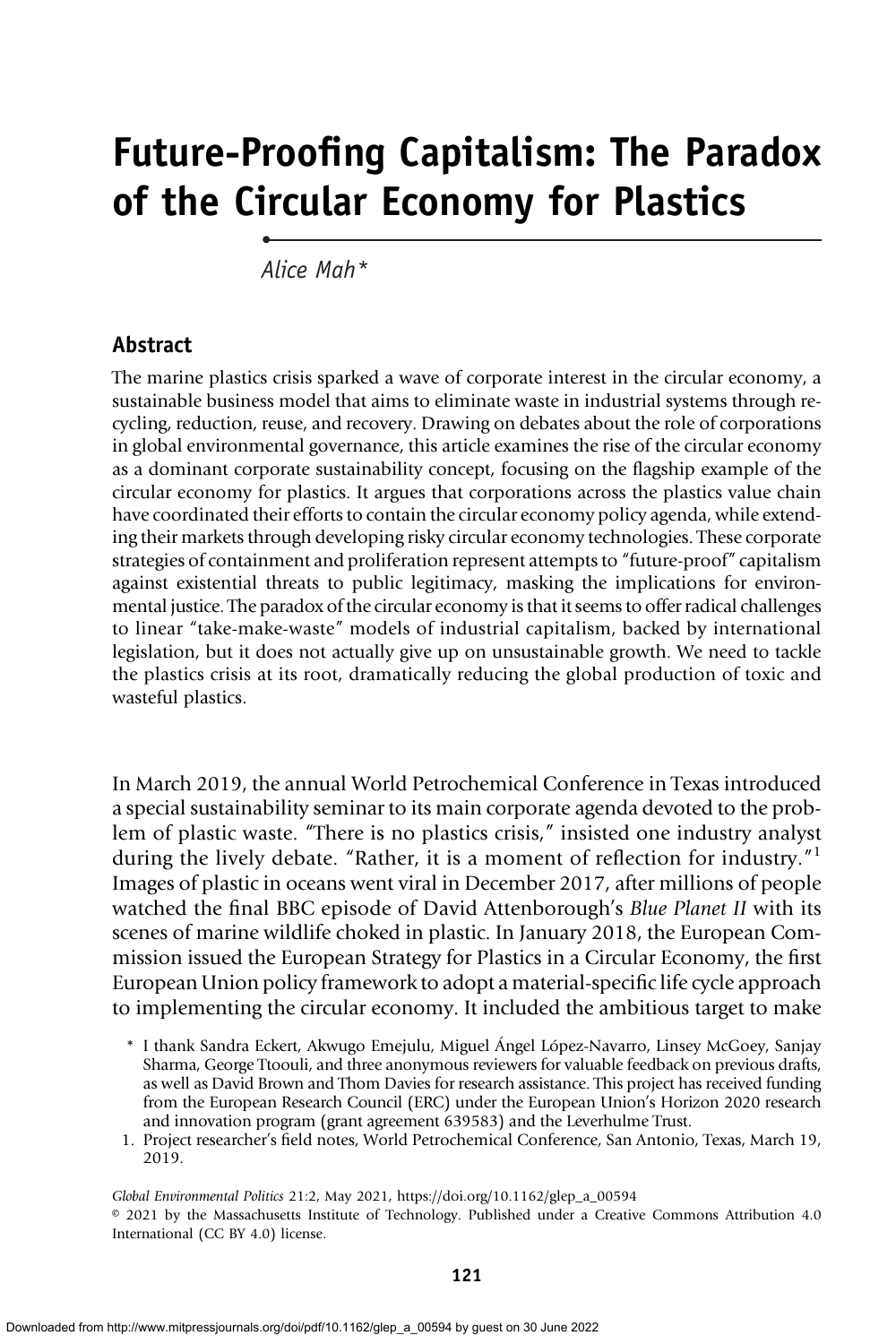all plastics recyclable in Europe by 2030. China's National Sword policy came into effect in March 2018, banning foreign imports of plastic and metal waste and throwing a spanner in global recycling systems (see O'Neill 2019, 156–159). The petrochemical industry went on high alert. "We need to make plastic fantastic again," said a senior industry adviser in his keynote speech on the "Future of Polyolefins" in January 2019. "We need to get the image of plastic in oceans out of the public's mind." 2

But just how worried is the industry? And why is the circular economy so prominent in corporate responses to environmental crises, from plastics waste to food and transportation systems? Derived from oil and gas, petrochemicals are the basic materials in thousands of consumer products, including plastics, paints, rubbers, and solvents. Plastics account for 80 percent of petrochemical markets (Cetinkaya et al. 2018). "This is the first major disruption that the industry has witnessed," a petrochemical executive told me. "Instead of a technological disruption, it is a social disruption."<sup>3</sup> Major petrochemical and plastics corporations have scrambled to pledge money for ocean cleanups, develop new recycling technologies, and join voluntary alliances with other industry stakeholders. The pillar behind these corporate responses to the plastics crisis is the circular economy, a sustainable business idea that promotes a circular rather than linear economy based on the aspirational idea of "zero waste" through the reduction, recycling, and reuse of resources.<sup>4</sup>

The industry is worried, but it is also very good at turning a crisis into an opportunity. The circular economy is a convenient way of doing so. Focusing on the flagship example of the circular economy for plastics, this article examines how corporations have sought to contain the circular economy policy agenda to secure public legitimacy and protect and extend markets. It argues that the circular economy offers something grander yet more nebulous than other corporate sustainability discourses: a technological fix to "take-make-waste" models of industrial growth, without actually giving up on growth. The promise of circular growth lies in the fiction that it is materially possible to "close the loop," ignoring basic thermodynamic laws that recycling requires energy (Korhonen et al. 2018). The circular economy for plastics appears to threaten business as usual, with increasing bans around the world on single-use plastics and ambitious recycling targets. While the petrochemical industry commits to the aspiration of a circular economy with less waste and maximal efficiency, it continues to invest in unsustainable projects<sup>5</sup> with environmental justice and climate change consequences.

- 2. Author's field notes, Future of Polyolefins Conference, Antwerp, January 16, 2019.
- 3. Author's interview with a petrochemical representative, Antwerp, January 16, 2019.
- 4. There are various combinations of Rs in concepts of the circular economy, including the 3R principle of reduction, reuse, and recycle; the 4 Rs of reduce, reuse, recycle, and recover; and the 5 Rs of reduce, reuse, refurbish, repair, and recycle, among others (Ellen MacArthur Foundation 2013; Murray et al. 2017).
- 5. Some examples include INEOS petrochemical projects in Europe, which rely on liquefied national gas; coal-based projects in China; and massive crude-to-chemicals (COTC) projects under development in China and Saudi Arabia.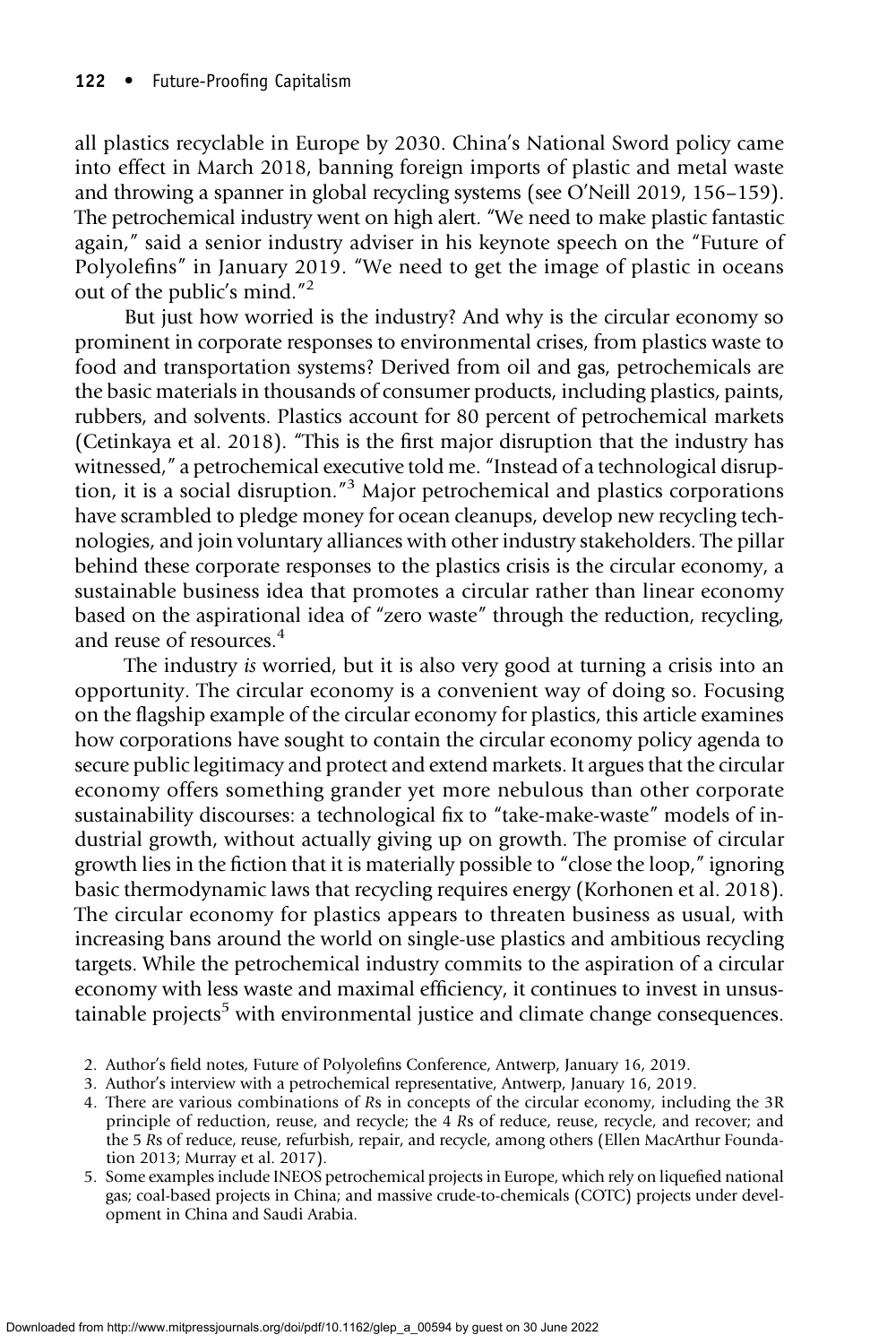By highlighting the paradox of the circular economy as a technocratic project for "future-proofing" capitalism against environmental threats, this research extends debates about the role of corporations in global environmental governance (see Clapp 2018; Dauvergne 2018b; Eckert 2019; Levy and Newell 2005; Ponte 2019). In particular, the research builds on political economy literatures in global environmental politics that examine how transnational corporations use sustainability governance to maintain and increase their power by capturing discourses, setting standards, and securing capital accumulation (Dauvergne 2018b; Levy and Newell 2005; Ponte 2019). The article elaborates a political economy framework for analyzing corporate strategies for containing and capitalizing on the circular economy. Like other forms of sustainability governance, corporations use the circular economy discourse to enhance their strategic power, but there are differences in terms of scale, complexity, and intensity. The stakes of the circular economy are over the future of global industrial transformation, operating across multiple scales, complex value chains, and competing political interests.

The article starts with a brief review of the global environmental politics literature on the role of corporations in sustainability governance. Next, it situates the concept of the circular economy in relation to these debates, showing how the circular economy discourse differs from other sustainability discourses, with political implications for how to tackle complex environmental problems. A case study of the circular economy for plastics is then outlined, based on participant observation at petrochemical industry events in the United States and Europe between 2016 and 2020, qualitative interviews with corporate stakeholders, and a range of corporate and policy documents. The research analysis situates two corporate circular economy strategies in relation to intensifying "wars of position" (Gramsci [1934–1935] 1971) over the future of industrial transformation: first, containment, tracing the rise and consolidation of the circular economy discourse within the petrochemical industry, and second, proliferation, focusing on the example of chemical recycling, a technological solution with uneven toxic risks that experts consider vital for realizing the circular economy.

# The Role of Corporations in Sustainability Governance

Corporations and industries play an important role in shaping global environmental governance. Corporate strategies for engaging in environmental governance aim to sustain public legitimacy and market advantage, using a range of defensive and proactive tactics to neutralize threats and seize opportunities. Many sociologists, historians, political scientists, and organizational scholars have examined corporate strategies for addressing environmental challenges, including toxic disasters, environmental regulations, and public pressure (see Dauvergne 2018b; Hoffman 1999; Levy and Newell 2005; Markowitz and Rosner 2002; Ponte 2019). Until the 1990s, most corporations responded reactively to sustainability pressures, but by the early twenty-first century sustainability had become a mainstream business strategy (Dauvergne 2018b; Ponte 2019). There is now a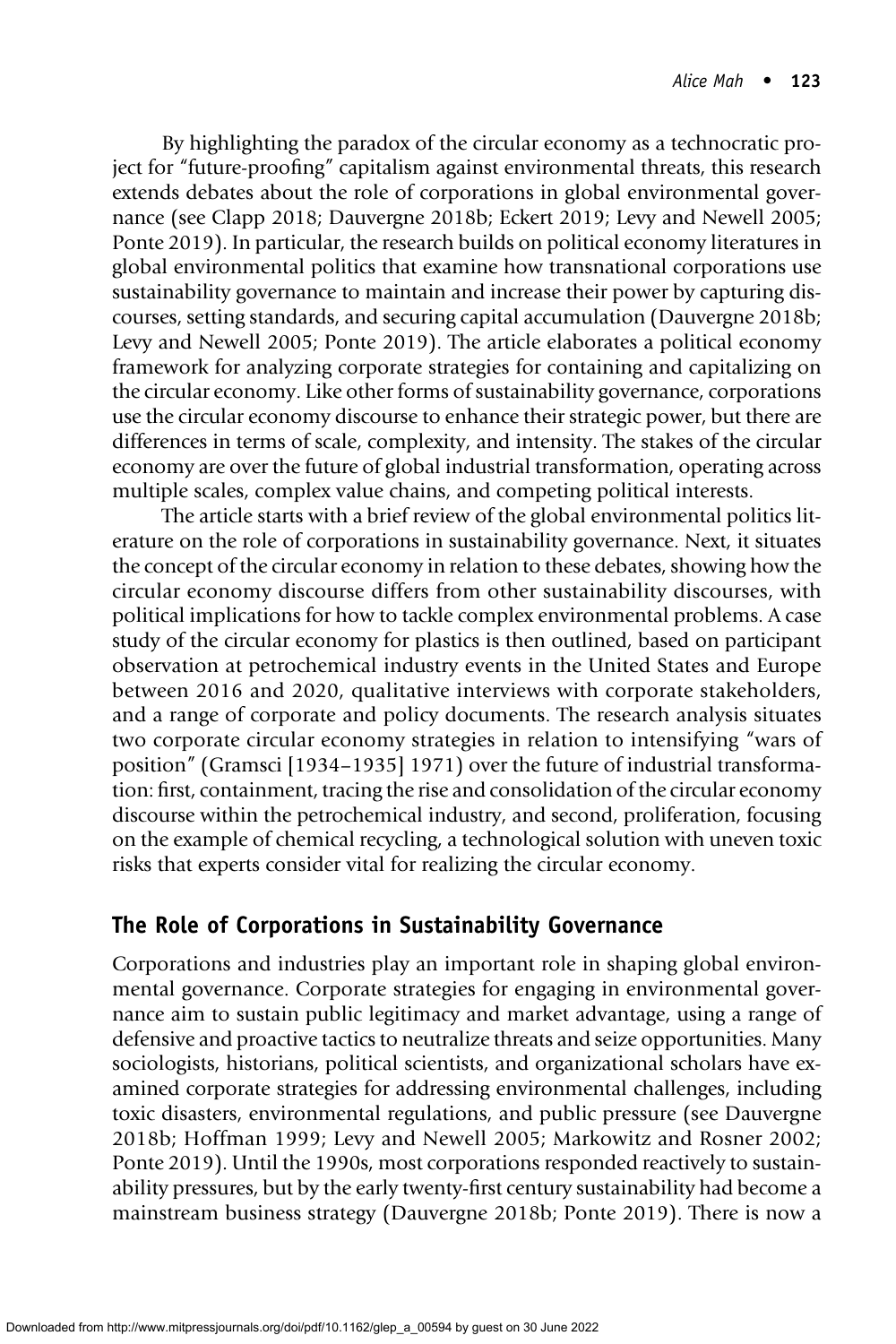strong "business case" for corporations to engage proactively with sustainability: "to help mitigate reputational risk, add to the bottom line, create new product lines, enhance brand loyalty, and increase their power" (Ponte 2019, 14). According to Dauvergne (2018b, 40), the corporate sustainability discourse serves three strategic purposes:

to soften criticism and generate praise for big business, including from human rights and environmental groups; to enhance corporate power over sustainability governance; and to justify a regulatory setting amenable to maximising production, profit, and sales. This is the real business of CSR.

Corporations have increasingly sought to enhance their power through their role in multistakeholder and business-led initiatives on sustainability, particularly through developing standards and metrics (Bartley 2018; Dauvergne 2018b; Ponte 2019). A key concern with private-led sustainability governance is regulatory capture.

While many corporations have participated in multistakeholder sustainability initiatives across global value chains, for example, in wine, coffee, and biofuels (Ponte 2019), other industries have been less enthusiastic. In particular, transnational corporations in contested industries have lobbied against environmental legislation and denied the health risks of their industries (Clapp 2012; Dauvergne 2018a; Markowitz and Rosner 2002). In Deceit and Denial, Markowitz and Rosner (2002) show how the lead and chemical industries have manufactured doubt and uncertainty over the dangers of toxic pollution throughout the twentieth century. ExxonMobil's history of climate change lobbying is another infamous example of corporate deception (Dauvergne 2018b, 68–70). In the first decade of the twenty-first century, Clapp (2012) details how the plastics industry responded to public concerns about plastic waste by launching public campaigns to defend plastics as an environmentally sound plastic choice, blaming consumers for waste and lobbying governments, resulting in a "regulatory chill" where local authorities failed to enact plastics legislation for fear of litigation. Yet since the growth of the circular economy, even the most recalcitrant corporations have gotten on board with sustainability, signing up to a plethora of multistakeholder initiatives. What explains this shift?

# The Growth of the Circular Economy

Within just a few years, the concept of the circular economy has become a dominant corporate sustainability discourse. The idea of the circular economy has roots in late nineteenth-century industrial ecology, based on the idea of a cyclical, closed-loop system (Murray et al. 2017). As a sustainable business model, the circular economy has been adopted within official state policies in Japan and Germany since the 1990s and in China since 2006 (McDowall et al. 2017). The Ellen MacArthur Foundation, a UK charity launched in 2010, has led the global business case for a circular economy "based on the principles of designing out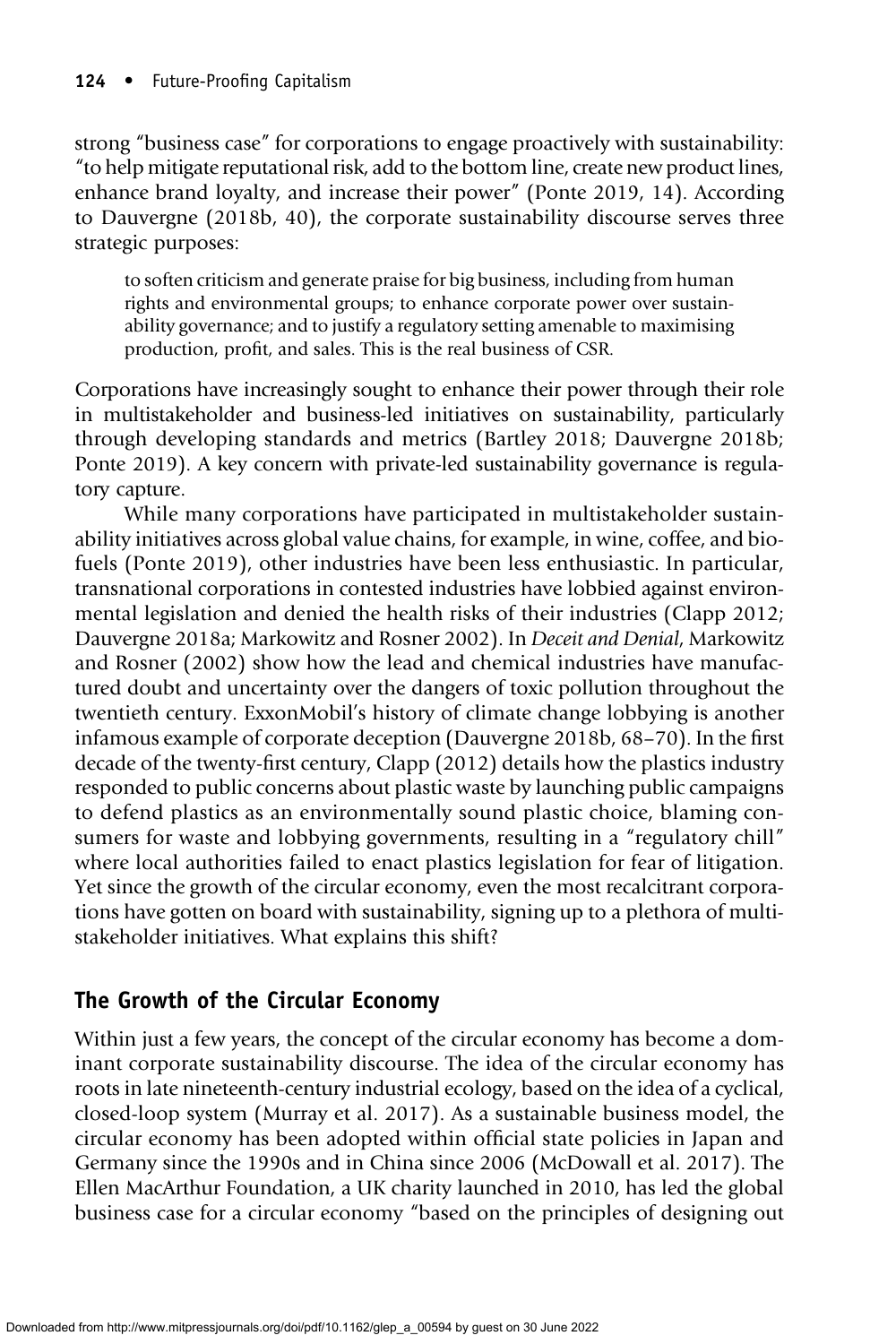waste and pollution, keeping products and materials in use, and regenerating natural systems" (Ellen MacArthur Foundation 2019). Within the corporate world, momentum behind the circular economy picked up in 2013, when the Ellen MacArthur Foundation established a network of 100 global corporations, the "Circular Economy 100," and advised the European Commission, which unveiled its own Circular Economy Action Plan in 2015.

Since 2015, the idea of the circular economy has gradually saturated global corporate and policy sustainability discourses, rippling across interconnected industries and value chains (see D'Amato et al. 2019). By 2018, even the oil, gas, and petrochemical giant ExxonMobil had joined the raft of corporate pledges to the circular economy (Toto 2018). International environmental NGOs have also incorporated the concept. "Develop a circular economy" was at the top of Friends of the Earth's 2018 list of things that people could do to reverse destructive consumer habits. Alongside the explosion of corporate and policy interest in the circular economy, there has been growing academic interest in the topic, from a range of disciplinary perspectives.<sup>6</sup> Several scholars have analyzed the concept of the circular economy, tracing its origins and comparing it with other models and concepts, particularly sustainability (D'Amato et al. 2019; Kirchherr et al. 2017; Korhonen et al. 2018). Unlike the concept of sustainability, the circular economy lacks any consideration of future generations, and its main underlying value is economic efficiency (Kirchherr et al. 2017). Some researchers have also evaluated circular economy programs in practice, for example, regional waste management strategies (Gregson et al. 2015; O'Neill 2019) and the sharing economy (Hobson and Lynch 2016).

Many scholars are critical of the circular economy concept, stressing its business and policy origins and its lack of engagement with civil society (Gregson et al. 2015; Hobson and Lynch 2016; Korhonen et al. 2018; O'Neill 2019). Three critical perspectives on the circular economy are particularly relevant for examining its implications for corporate sustainability governance: Korhonen et al.'s (2018) critique of the limits of the industrial model from the perspective of environmental sustainability, Hobson and Lynch's (2016) analysis of its political implications, and O'Neill's (2019) reflections on its technocratic elitism within global environmental politics. Korhonen and coauthors (2018) argue that the circular economy model has significant material and political limits. According to the laws of thermodynamics, recycling consumes resources and produces its own waste and emissions. The scale of the economy poses physical limits, and problems are often shifted along the product life cycle. These material limits are exacerbated by technological limits, given the path dependency of locked-in technologies and infrastructure. Furthermore, new business models of the circular economy require extraordinary intraorganizational governance of complex physical flows of material and energy.

<sup>6.</sup> Interdisciplinary literature on the circular economy is so extensive that it is not possible to cover the full range of literature.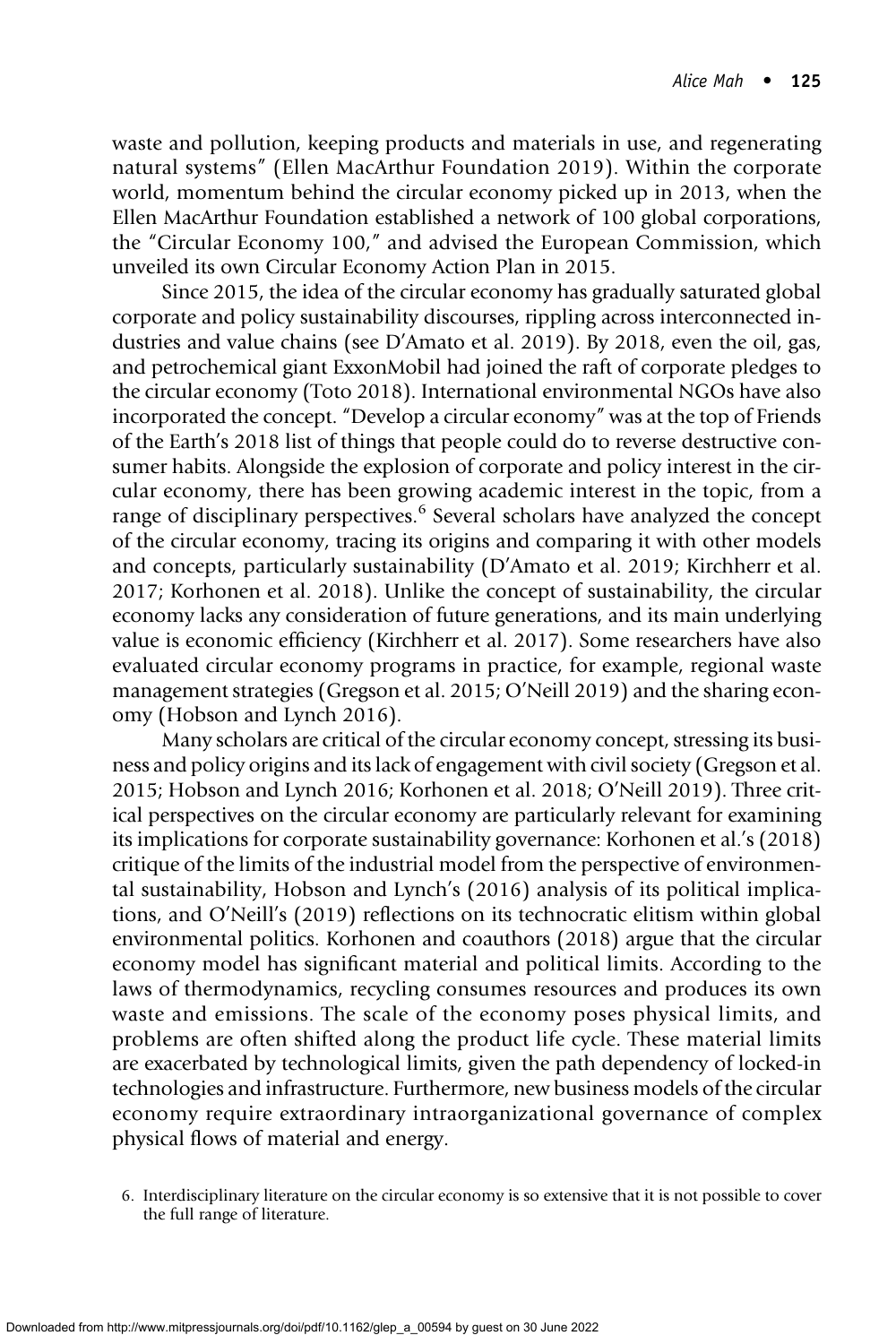Expanding on the problem of political limits, Hobson and Lynch (2016, 15) argue that the circular economy is "framed as a technologically driven and economically profitable vision of continued growth in a resource-scarce world." The authors suggest that while the circular economy may appear radical within the business world, it actually reduces citizens to consumers. Similarly, O'Neill (2019) notes discomfort with the way that the circular economy is presented as a technocratic vision by global elites, arguing that there are "shadows," or unintended negative impacts, cast by circular economy policies. In particular, O'Neill points to the problem of "leakage," the transfer of wastes from one part of the world to another, and the potential environmental justice consequences of large-scale global transitions for vulnerable and marginalized populations in the Global South. Rather than radical, the circular economy appears apolitical, masking competing interests in the outcomes of different waste and recycling schemes (O'Neill 2019). While critical of circular economy policies, O'Neill (2019, 186) argues that elements of circularity are in fact crucial for the global governance of waste. O'Neill contrasts competing visions of the circular economy between waste prevention by "zero-waste" activists and waste diversion by corporate elites. This points to the paradox of the circular economy: for all its flaws, it has the potential to transform our global economy to minimize the risks of waste. However, there is a high risk of regulatory capture when corporations succeed in controlling the economic and technological pathways forward. The analysis that follows contributes to these debates by examining the implications of the circular economy—given its material and political limitations—for corporate strategies to maintain control over sustainability.

# Managing Complexity Through the Circular Economy

In the twenty-first century, transnational corporations have faced increasing sustainability risks in a complex and uncertain global economy. Within this context, Levy and Newell (2005, 49) have developed a Gramscian political economy framework for examining corporate environmental governance that "points to particular patterns of strategies likely to be adopted in bargaining over complex regimes, and highlights the dynamic and somewhat indeterminate path of regime evolution." Gramsci ([1934–1935] 1971, 57) argued that social groups gain cultural and ideological hegemony through a combination of "domination" and "intellectual and moral leadership." According to Levy and Newell (2002, 93), "Gramsci's concept of hegemony provides a basis for a critical approach to corporate political strategy that emphasizes the interaction of material and discursive practices, structures, and stratagems in sustaining corporate dominance and legitimacy in the face of challenges from social actors and economic rivals." My analysis builds on this political economy framing of corporate strategic power in environmental governance, extending the analysis to the circular economy: a complex, global arena of political struggle over the future of industrial transformation.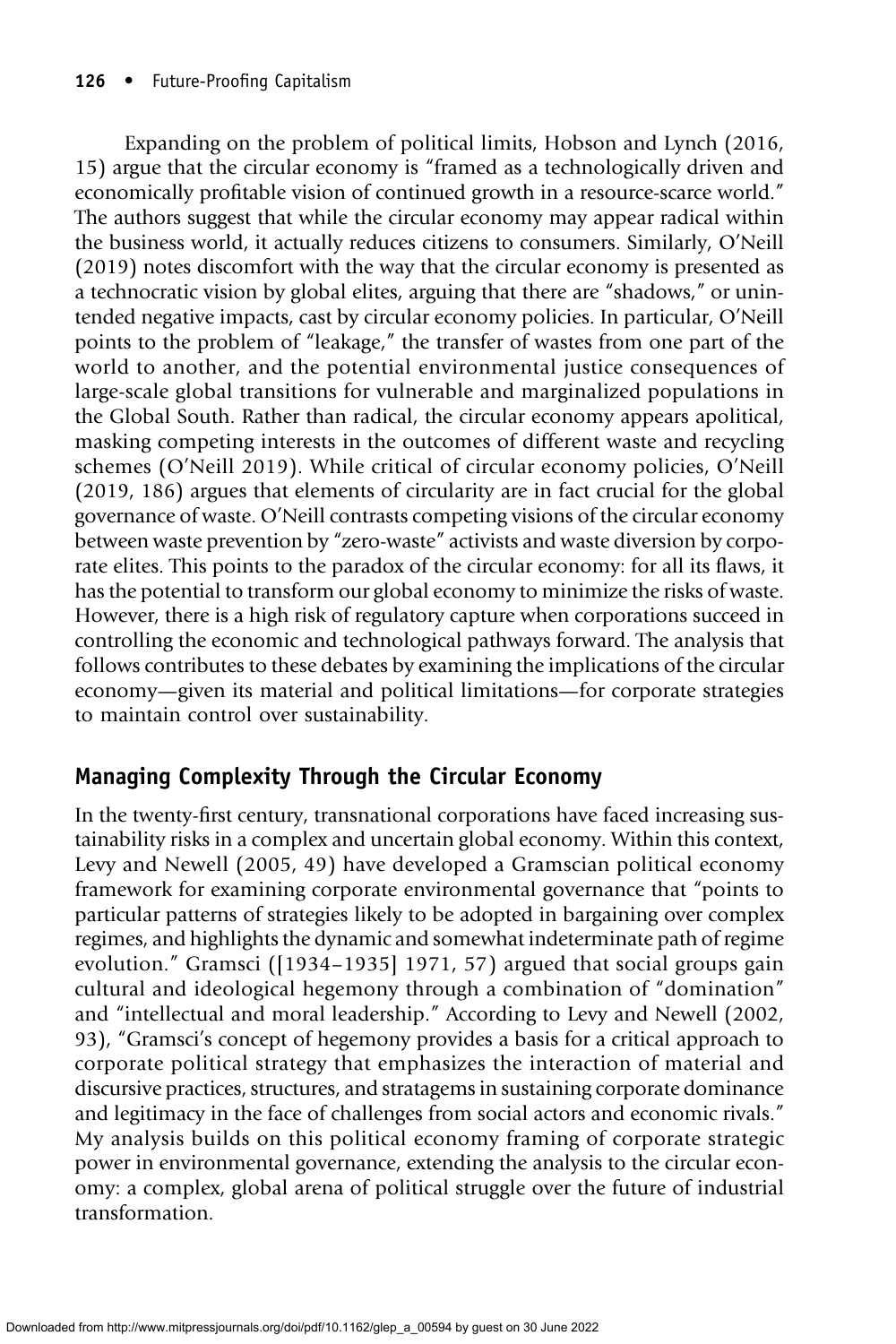Three types of corporate power in the political economy literature on managing corporate sustainability risks are particularly useful for understanding the corporate circular economy: Ponte's (2019) "institutional power," Bartley's (2018) "corporate provider," and Eckert's (2019) "operator." <sup>7</sup> Ponte (2019, 59) describes institutional power within multistakeholder sustainability standardsetting bodies as "arenas where powerful actors jockey for the inclusion of terms that are especially favourable to them, for example when lead firms are able to shape the definition of minimum standards on environmental impact as a way to lower the costs of compliance." In multistakeholder circular economy initiatives, leading companies have exerted indeed considerable influence on the development of standards. This resonates with Bartley's (2018, 146) corporate providers, who "are not pushing for or against intergovernmental agreements but rather pushing private standards for safety, sustainability, technical specifications, and human rights through their global supply chains." Technical specifications are particularly important for circular economy projects, which rely on multiple forms of expertise, including—in the case of plastics—engineering, chemistry, industrial design, economic modeling, and complexity science, among others. Eckert's (2019, 39) operators have detailed technical knowledge about important infrastructure, which is difficult for nonexperts to challenge, and thus they can use informational asymmetries to become direct providers of global governance.

These three types of corporate power demonstrate different ways that powerful corporations have achieved regulatory capture of sustainability standards through institutional jockeying, private-led initiatives, and monopolizing technical expertise. In the analysis that follows, I argue that corporations have mobilized each of these types of extensive corporate power in order, first, to contain threats to business from the circular economy discourse (containment) and, second, to extend their markets through the contradiction of the circular economy (proliferation). Corporate containment and proliferation strategies seek to control circular economy discourses and closely resemble ideas of regulatory capture (Dauvergne 2018b; Eckert 2019; Ponte 2019), but with greater speed and intensity, in response to global existential threats. The term containment, with its militaristic connotations, conveys a proactively defensive strategy in the face of escalated "wars of position"— Gramsci's ([1934–1935] 1971) term for ideological and cultural struggles for hegemony within capitalist societies. Corporate proliferation strategies operate through a green growth contradiction, appearing to challenge conventional growth models, while accelerating growth in new plastics markets. Proliferation also evokes analogies with war and links closely to ideas of "green capital accumulation" (Ponte 2019), with additional dynamics of uncontrollable expansion. The corporate strategies of containment and proliferation extend debates about private-led sustainability governance by examining intensive processes of regulatory capture within existential wars of position, amid complex and unpredictable threats.

<sup>7.</sup> Each type is situated alongside other types of corporate power, and often blurs or interacts with other types.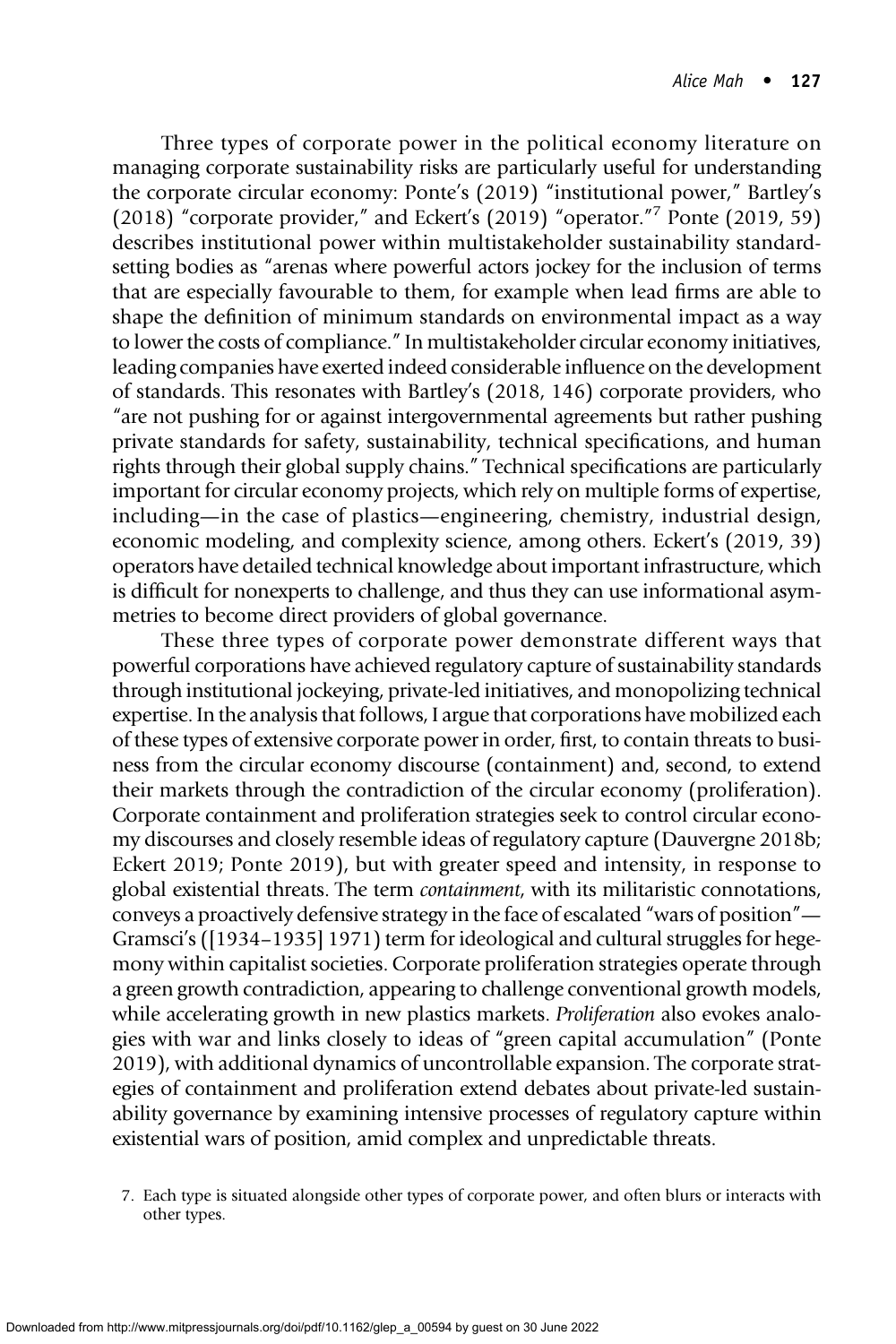Over the past two decades, corporations and governments have adopted models of "neoliberal systems thinking" in their strategies to manage uncertainty and complexity by designing resilience into systems (Walker and Cooper 2011). Examples include financial risk management; geoengineering and climate science; Big Data and the new complexity science; and security responses to climate change, natural disasters, pandemics, and terrorism. Walker and Cooper argue that neoliberal systems thinking is effectively "a call to permanent adaptability in and through crisis" (154). Complex adaptive systems are highly resilient and self-regulating through circular feedback, and they have the remarkable ability to absorb external shocks.

Inspired by complex systems theory, the concept of "volatility, uncertainty, complexity, and ambiguity" (VUCA) was first advanced by the US military to describe post–Cold War contexts, and it has since become a management buzzword, including within the petrochemical industry. In Managing in a VUCA World, Mack et al. (2015, 6) define complexity as "a situation, where interconnectedness of parts and variables is so high, that the same external conditions and inputs can lead to very different outputs or reactions of the system." The circular economy model is also based on systems thinking, taking up the challenge of complexity and the need for collaboration across value chains (Crippa et al. 2019; Ellen MacArthur Foundation 2013). The idea of "future-proofing" is a core theme within systems thinking, designing resilience into industrial systems to withstand unexpected shocks or events (Masood et al. 2018; Maxwell 2015). Reports about the circular economy abound with case studies and examples of how to futureproof buildings, technologies, businesses, infrastructures, and cities (Crippa et al. 2019; Ellen MacArthur Foundation 2013).

The circular economy is a business model promoting radical systemic change, yet it is rooted in the industrial ecology of complex systems, which are designed for adaptability. Through systems thinking and cross–value chain collaboration, corporations have sought to resolve the problem of complexity in the circular economy (see Korhonen et al. 2018; O'Neill 2019), aiming to find solutions to manage the production and flows of waste, recycling, and reuse across multiple materials and borders. Very swiftly, despite their differences, corporate stakeholders across value and supply chains have organized to fill needs for governance and management. The circular economy is the unifying banner behind this movement.

# The Circular Economy for Plastics

The problem of plastic pollution in the oceans has been around for decades, although it has only recently come to widespread international attention. In the late 1990s, large concentrations of plastic waste were found floating in the Pacific Ocean, raising public awareness about the scale of the problem. Around the world, local, regional, and national governments have introduced regulatory initiatives to tax or ban different forms of plastics, particularly plastic bags, bottles, and microbeads (Clapp 2012; O'Neill 2019). For years, the plastics industry denied and deflected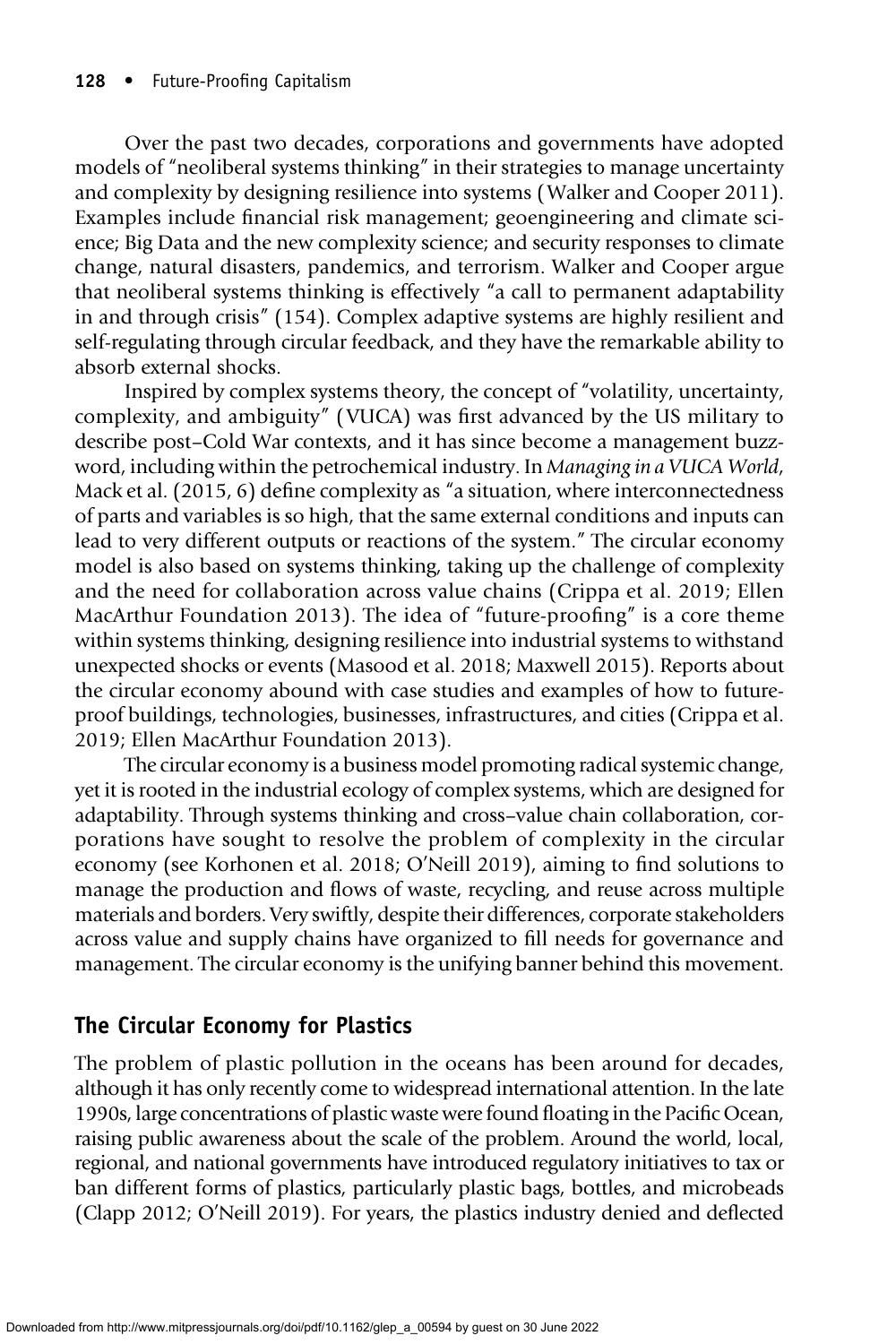responsibility for plastic pollution, undermining communities' efforts to introduce plastics legislation (Clapp 2012). While global governance of plastics has improved, it remains characterized by "fragmented authority, weak international institutions, uneven regulations, uncoordinated policies, and business-oriented solutions" (Dauvergne 2018a, 22).

The marine plastics crisis was a game changer for the petrochemical and plastics industries. Throughout 2018 and 2019, the CEOs were all talking about it in conferences and boardrooms.8 Negative public perceptions threatened the industry's "social license to operate." <sup>9</sup> With bans on single-use plastics and targets for plastics recyclability, identifiable plastics markets would be affected. As the dust settled from the storm of plastic outrage, every corporation operating across the plastics value chain had to have its own circular economy statement.<sup>10</sup> But as Mirowski (2013) argues, capitalism never lets a serious crisis go to waste. Industry is always poised to navigate uncertain markets.

The following analysis focuses on a case study of the corporate-backed circular economy for plastics, drawing on research that was conducted as part of a large European Research Council (ERC)-funded project on the global petrochemical industry led by the author, including participant observation at twenty-five industry events in the United States and Europe between 2016 and 2020; dozens of semistructured and informal qualitative interviews with corporate stakeholders; and analysis of corporate documents, reports, websites, and trade magazines. $11$ Petrochemical and plastics industry events aim to facilitate corporate networking, analyze market trends, assess risks and regulations, showcase the latest developments in science and technology, and provide forecasting across multiple spheres. Conferences are key sites of knowledge circulation and business activity within industry (see Cook and Ward 2012; Leivestad and Nyqvist 2017). As exclusive quasi-private spaces, industry events offer a unique glimpse into internal dynamics and debates about corporate strategies and worldviews.

In the following sections, this article analyzes two themes of containment and proliferation in corporate strategies to future-proof plastic markets. These two corporate strategies of containment and proliferation constitute a shift in the scale, complexity, and intensity of corporate sustainability governance, evident, first, in the rapid coordination across global value and supply chains to maintain market control in response to existential threats and, second, in the deployment of

11. Industry events included conferences, training workshops, seminars, and multistakeholder events. Participants have access to speakers' video presentations and slides, industry reports and magazines, training manuals, and marketing material. All interviews were conducted with informed consent and confidentiality. The author conducted the majority of the participant observation at these events, and two other project researchers also attended and reported on meetings.

<sup>8.</sup> Author's interview with petrochemical representative, London, September 28, 2018.

<sup>9.</sup> Author's field notes, Future of Polyolefins Conference, Antwerp, January 16, 2019, and project researcher's field notes, World Petrochemical Conference, San Antonio, Texas, March 19, 2019.

<sup>10.</sup> Author's field notes, petrochemical training event, London, September 26, 2018.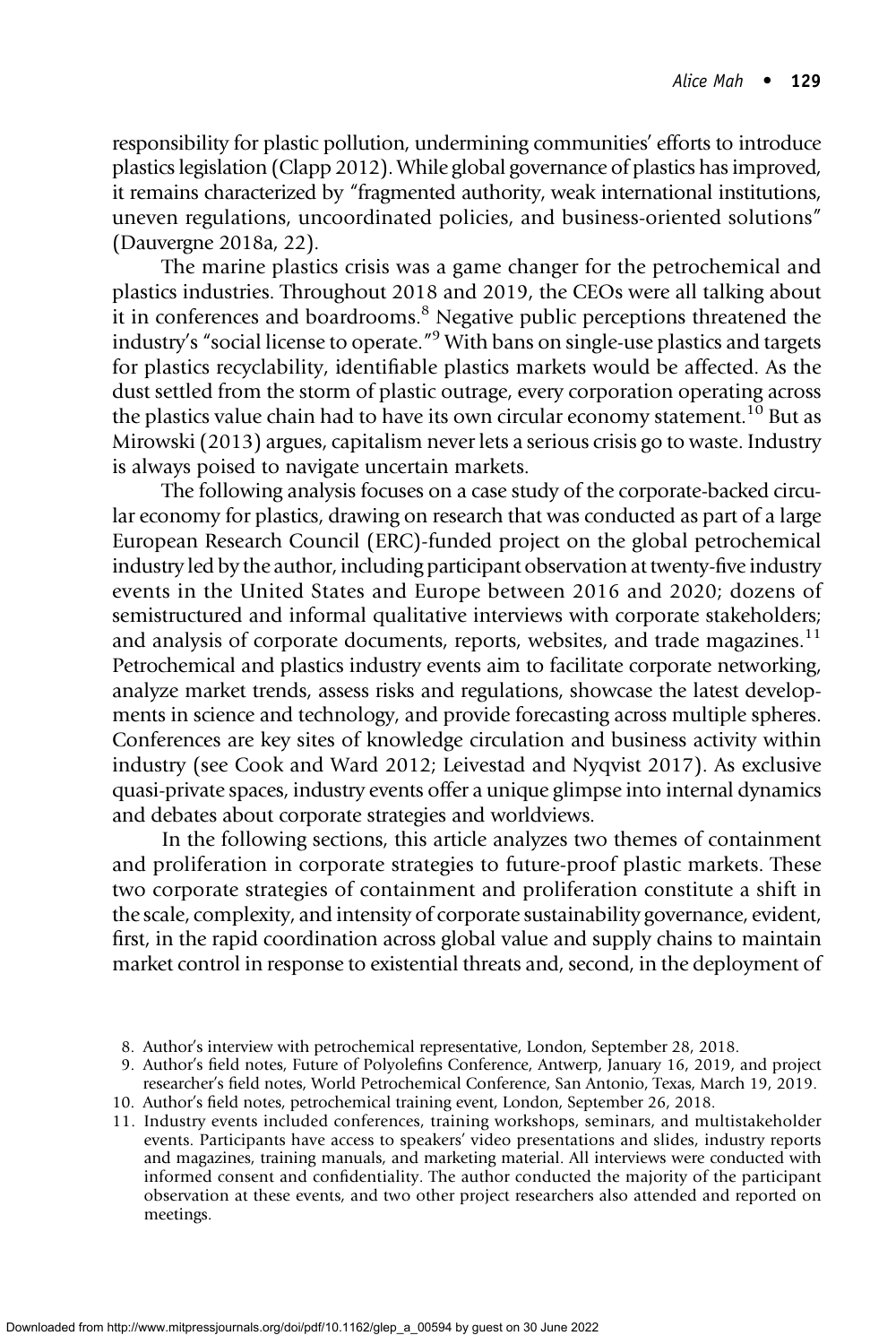complex systems thinking and other forms of technocratic expertise to anticipate, design, and control the new systems. Together, containment and proliferation constitute rapid, coordinated, and systematic strategies within escalated wars of position. In my research, petrochemical industry representatives frequently invoked metaphors of "winning the war" when discussing sustainability and the circular economy.12

#### Containment

One of the first ideas of the circular economy has been traced to a speech in 1848 by Wilhelm von Hoffman, the first president of the Royal Society of Chemistry, who stated that "in an ideal chemical factory there is, strictly speaking, no waste but only products. The better a real factory makes use of its waste, the closer it gets to its ideal, the bigger is the profit" (cited in Lancaster 2016, 24). Before the plastics issue flooded corporate boardrooms, several petrochemical industry representatives argued that the circular economy, while a policy buzzword, had always been the industry's way of doing things, in order to maximize plant efficiency.<sup>13</sup> For example, one petrochemical representative told me in 2016,

And then we have this new fashion, which is the star in this moment, which is the so-called circular economy, for everybody is speaking about the circular economy. We the chemical industry I think started thirty years ago to talk about circular economy because if you take a cracker it's a perfect example of which everything is coming in a way or another is going out and only very little part of it is waste. $14$ 

The idea of the circular economy superficially resonates with the model of integrated petrochemical clusters, which concentrate petrochemical producers and related industries next to logistics networks, with the aim of more efficient production (López-Navarro et al. 2015).

The first petrochemical conference that I attended was the European Petrochemical Conference in Amsterdam in March 2016. The circular economy was just one of many corporate sustainability discourses at this time, and climate change rather than plastic waste was at the forefront of industry discussions about environmental challenges, particularly in the aftermath of the COP21 Paris talks. European industry was on the defensive: high environmental regulations and unfair regional competition, particularly from the United States and China, were "killing" them.<sup>15</sup> Corporate panel discussions focused on managing to survive, to stay in the game. By contrast, environmental concerns made a minimal appearance at the World Petrochemical Conference in Houston in 2016, with a few

- 12. Author's and project researcher's field notes, multiple industry events, 2016–2020.
- 13. Author's interviews with various petrochemical representatives: May 2016, Brussels; June 2016, Antwerp; January 2017, London.
- 14. Author's interview with a petrochemical representative, Brussels, May 31, 2016.
- 15. Authors' field notes, European Petrochemicals Conference, Amsterdam, March 3, 2016.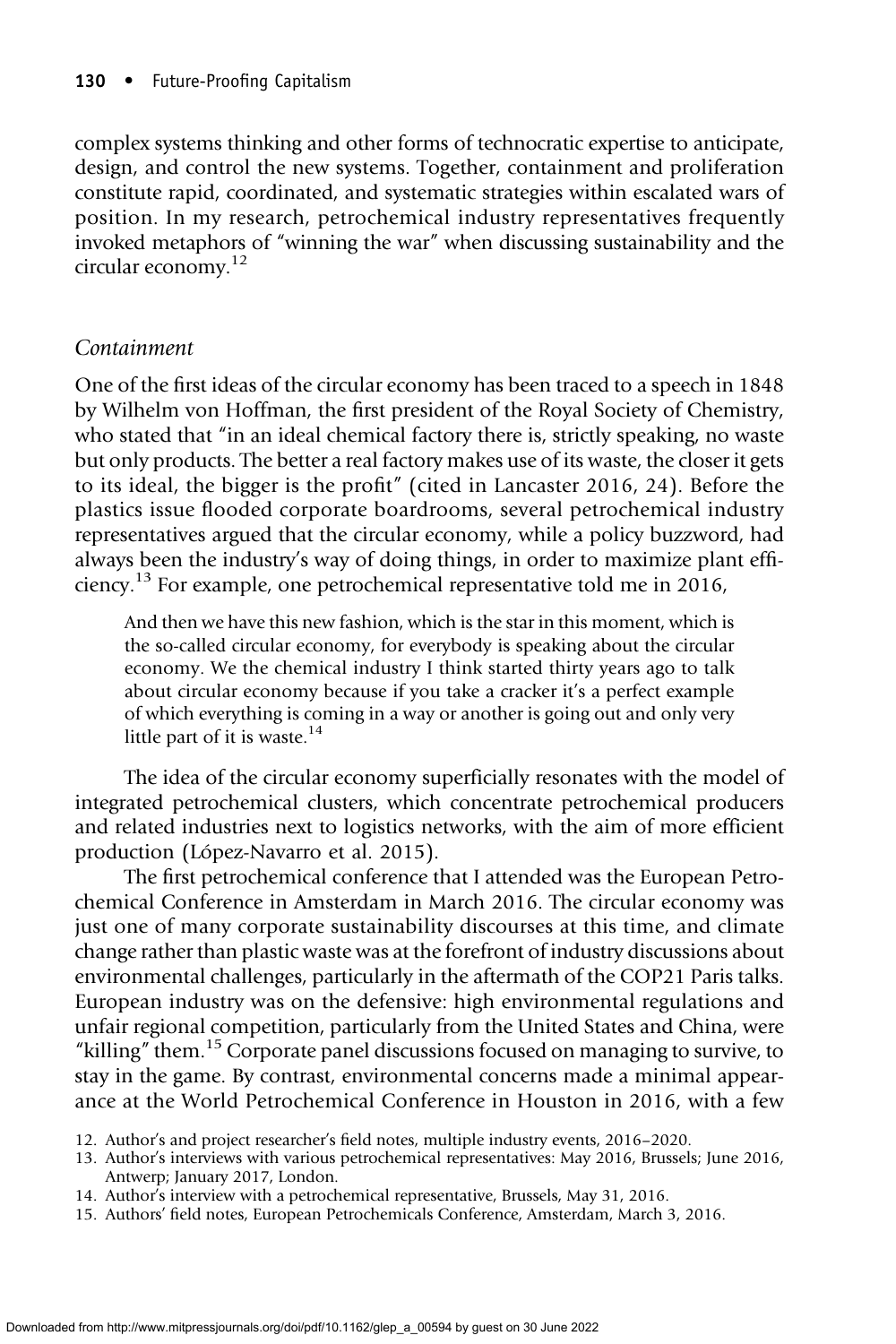references to "pushback against fracking by environmental groups." <sup>16</sup> Throughout 2017, the plastics issue started to percolate in European industry debates, and the circular economy became part of the language, appearing in several talks.<sup>17</sup> The industry lobbied the European Commission on its forthcoming plastics strategy, opposing bans and binding regulations (Corporate Europe Observatory 2018).

In January 2018, the European Commission launched its Strategy for Plastics in a Circular Economy, noting that the new plastics economy would "fully respect reuse, repair and recycling needs" (European Commission 2018, 1) but failing to mention "reduce" beyond the context of waste (i.e., excluding production). On the same day, PlasticsEurope, the biggest plastics lobby group in Europe, launched its own voluntary initiative, Plastics 2030 (PlasticsEurope 2018). The public backlash over the marine plastics crisis spread quickly in 2018, and the problem of plastic waste rose to the top of corporate agendas. Exactly one year after the launch of the Strategy for Plastics, a number of corporations created the Alliance to End Plastic Waste, pledging US\$1 billion toward tackling ocean plastic waste (Harvey 2019). More than twenty-five corporations joined this alliance, including petrochemical companies Shell, Dow, BASF, and ExxonMobil and the consumer goods giant Procter and Gamble. The plastics and petrochemical industries used their "institutional power" (Ponte 2019) to pursue their own industry-led voluntary standards and to set the terms for cross–value chain collaboration.

At industry events in the United States and Europe throughout 2018 and 2019, representatives from across the plastic value chain detailed how their companies had forged partnerships, participated in multiple beach cleanups, and collaborated with recycling companies.<sup>18</sup> Corporate consultants issued special reports on the implications of the plastic waste crisis for markets, drilling down to specific end products across the whole value chain (IHS Markit 2018). Polymer scientists and engineers detailed technological solutions on how to make plastics more recyclable, identifying structural and material challenges, such as multiple material plastics, contamination issues, quality, and cost. Analysts shared detailed knowledge of recycling targets, plastics bans, and plastics regulations across different countries and regions. Consultants proposed ideas for how to "future-proof" plastic markets by creating new systems and assessments for quality standards of recycling. Corporations blamed consumers for the problem of waste, as well as countries in the Global South, which had poor waste infrastructure (see Eckert 2019; Dauvergne 2018a). Despite disagreements about the scale of the threat and the nature of the problem, industry stakeholders all agreed on the need to take control of the situation by setting their own industry standards and benchmarks, echoing other research on private-led sustainability governance (Bartley 2018; Dauvergne 2018b; Ponte 2019).<sup>19</sup>

- 16. Due to the US "shale gas revolution," natural gas had become the main petrochemical feedstock in the United States, a regional competitive advantage. Project researcher's field notes, World Petrochemical Conference, Houston, March 15, 2016.
- 17. Author's field notes, multiple industry events, 2017.
- 18. Author's and project researcher's field notes, multiple industry events, 2018–2019.
- 19. Author's field notes, Future of Polyolefins Conference, Antwerp, January 16, 2019.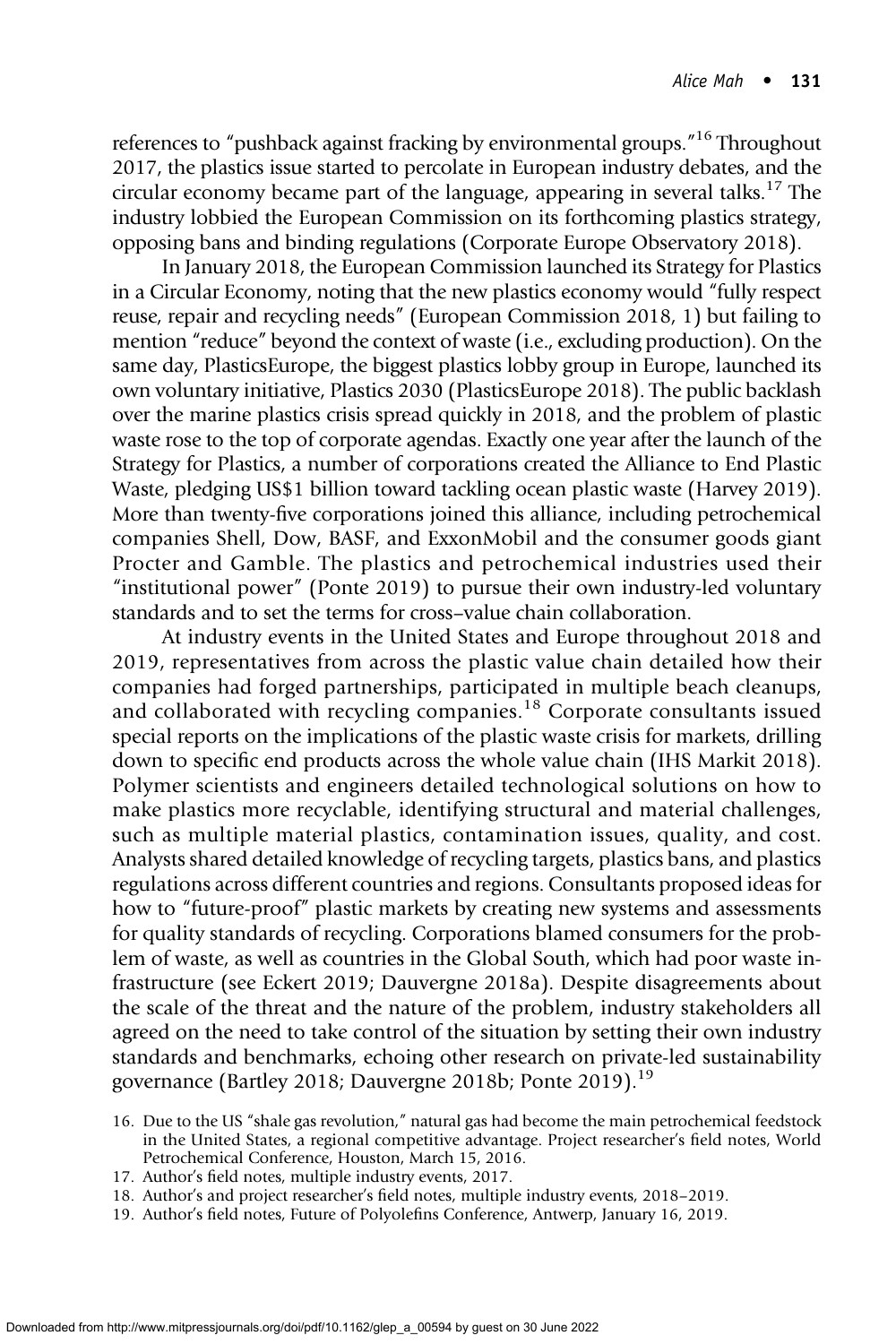$T<sub>1</sub>$ 

During the course of my research, the circular economy discourse rapidly shifted from being a relatively niche policy buzzword to a dominant corporate sustainability concept. Within just a few years, the top players in the petrochemical industry, despite internal differences, had fully embraced the circular economy discourse (see Table 1). In adopting the circular economy discourse, many corporations reframed their existing corporate sustainability concepts and practices rather than developing new ideas. For example, BASF applied the circular economy idea to its concept of Verbund, a design principle of integrated and efficient industrial complexes, and Mitsubishi adapted the circular economy to its concept of KAITEKI, "sustainable well-being of people, society, and our planet Earth."

The extent of collaboration across the petrochemical value chain over the plastics crisis has been impressive, in terms of both speed (within months) and scope (from waste management companies to plastics convertors to big retail brands and oil majors). The petrochemical industry is dominated by vertically

| 2018<br>Ranking | Company                | HQ Location          | Date the "Circular Economy" Entered<br>Corporate Reports (in English)                            |  |
|-----------------|------------------------|----------------------|--------------------------------------------------------------------------------------------------|--|
| $\mathbf{1}$    | DowDuPont              | <b>United States</b> | Dow since 2014; DuPont since 2019<br>(separate sustainability reports despite)<br>2017 merger)   |  |
| $\overline{2}$  | <b>BASF</b>            | Germany              | Since 2018                                                                                       |  |
| 3               | Sinopec                | China                | Since 2011, but not in years 2012,<br>2014, or 2018                                              |  |
| 4               | <b>SABIC</b>           | Saudi Arabia         | Since 2015                                                                                       |  |
| 5               | <b>INEOS</b>           | Switzerland          | Since 2016                                                                                       |  |
| 6               | Formosa Plastics       | Taiwan               | Since 2017 in annual report, but not<br>in CSR or EHS reports                                    |  |
| 7               | ExxonMobil             | <b>United States</b> | No direct use of CE in documents,<br>but joined circular economy recycling<br>initiative in 2018 |  |
| 8               | LyondellBasell         | Netherlands          | Circular polymers since 2017;<br>sustainability report 2017; CE specific<br>report in 2018       |  |
| $\mathcal{O}$   | Mitsubishi<br>Chemical | Japan                | Since 2019 (joined CE 100)                                                                       |  |
| 10              | LG Chem                | South Korea          | Since 2018                                                                                       |  |
|                 |                        |                      |                                                                                                  |  |

| radie 1                                               |  |  |
|-------------------------------------------------------|--|--|
| Top Ten Chemical Companies and Circular Economy, 2018 |  |  |

Source: Created by the author based on the Chemical and Engineering News's annual survey of the Global Top Fifty chemical companies, 2018, and corporate annual reports.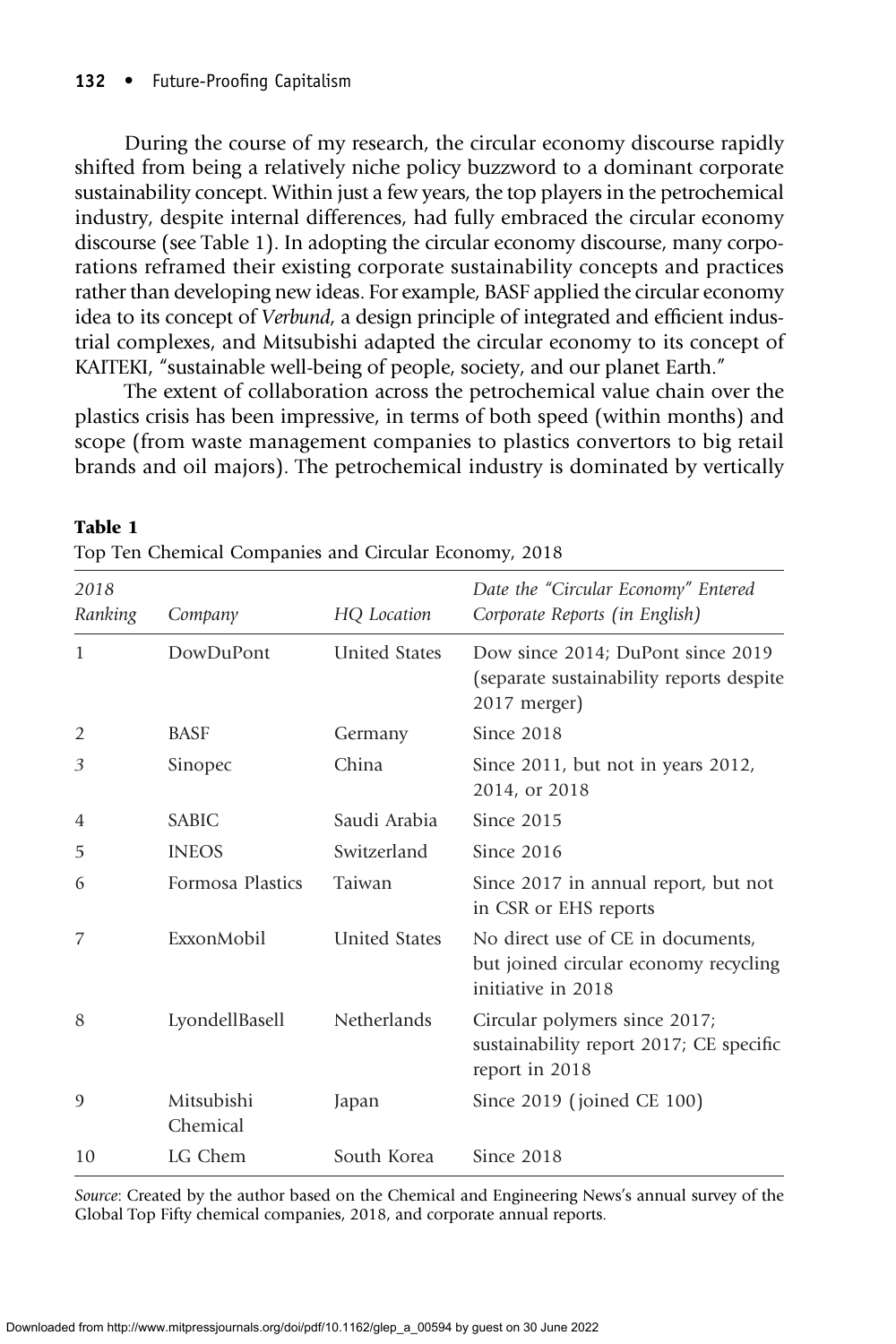integrated multinational oil companies, multinational chemical companies, and national oil companies, with powerful barriers to entry and fierce geopolitical competition (Chandler 2009; Verbeek and Mah 2020). While consumerfacing global value chains have collaborated on corporate sustainability issues, squeezing suppliers to produce more sustainable products (Ponte 2019), major oil companies are the main suppliers, with less interest in downstream products due to lower profitability, at least until recently (Inkpen and Ramaswamy 2017). When I asked one petrochemical representative about cross–value chain collaboration on sustainability issues, he said that in general, there was more cooperation the further you went down the supply chain, toward consumer-facing plastics manufacturers.<sup>20</sup> By contrast, the further up the supply chain you went, the less cooperation there was.

A catalyst engineer from a major petrochemical company told me she had been on countless beach cleanups in Texas and that all the companies were doing the same things.<sup>21</sup> She said that the most inspiring and interesting thing that she had learned through engaging in circular economy debates was the importance of collaboration rather than competition among different companies, which was different than anytime before. She had been working in the industry for more than thirty years and characterized the industry as highly competitive, with intense rivalries between leading companies over patents. But the stakes were high: if they didn't cooperate on making compatible recycling standards and waste streams, then they wouldn't be able to operate, so their business strategies for adapting their systems to meet recyclability goals depended on collaboration. The alternative, she said, was leaving it to the regulators.

Corporations have collaborated to defend plastic markets, but they have also blamed other actors in the supply chain for problems. The CEO of a controversial planned methanol plant in Louisiana told critics that shipping was the real polluter, with emissions from large liquefied natural gas ships coming in and out of the facility.<sup>22</sup> A manager in a major petrochemical company blamed transporters for the heaps of tiny plastic pellets littering industrial port shorelines.<sup>23</sup> These dynamics underscore the spatial limits of the circular economy, where sustainability problems shift along the life cycle of a product (Korhonen et al. 2018).

In March 2019, the European Commission issued a press release confirming that "three years after adoption, the Circular Economy Action Plan can be considered fully completed." The 244-page report A Circular Economy for Plastics (Crippa et al. 2019) detailed the "future-proof" plans to implement the Plastics Strategy, drawing on insights from scientific research and innovation, which were drafted in consultation with multiple policy and industry stakeholders across the plastics value chain. Industry experts advised on business models for the circular

<sup>20.</sup> Author's interview with a petrochemical representative, London, September 28, 2018.

<sup>21.</sup> Author's interview with a catalyst engineer, petrochemical company, Antwerp, January 17, 2019.

<sup>22.</sup> Project researcher's interview with the CEO of a methanol company, St. James, Louisiana, April 24, 2018.

<sup>23.</sup> Author's interview with a petrochemical representative, Antwerp, January 16, 2019.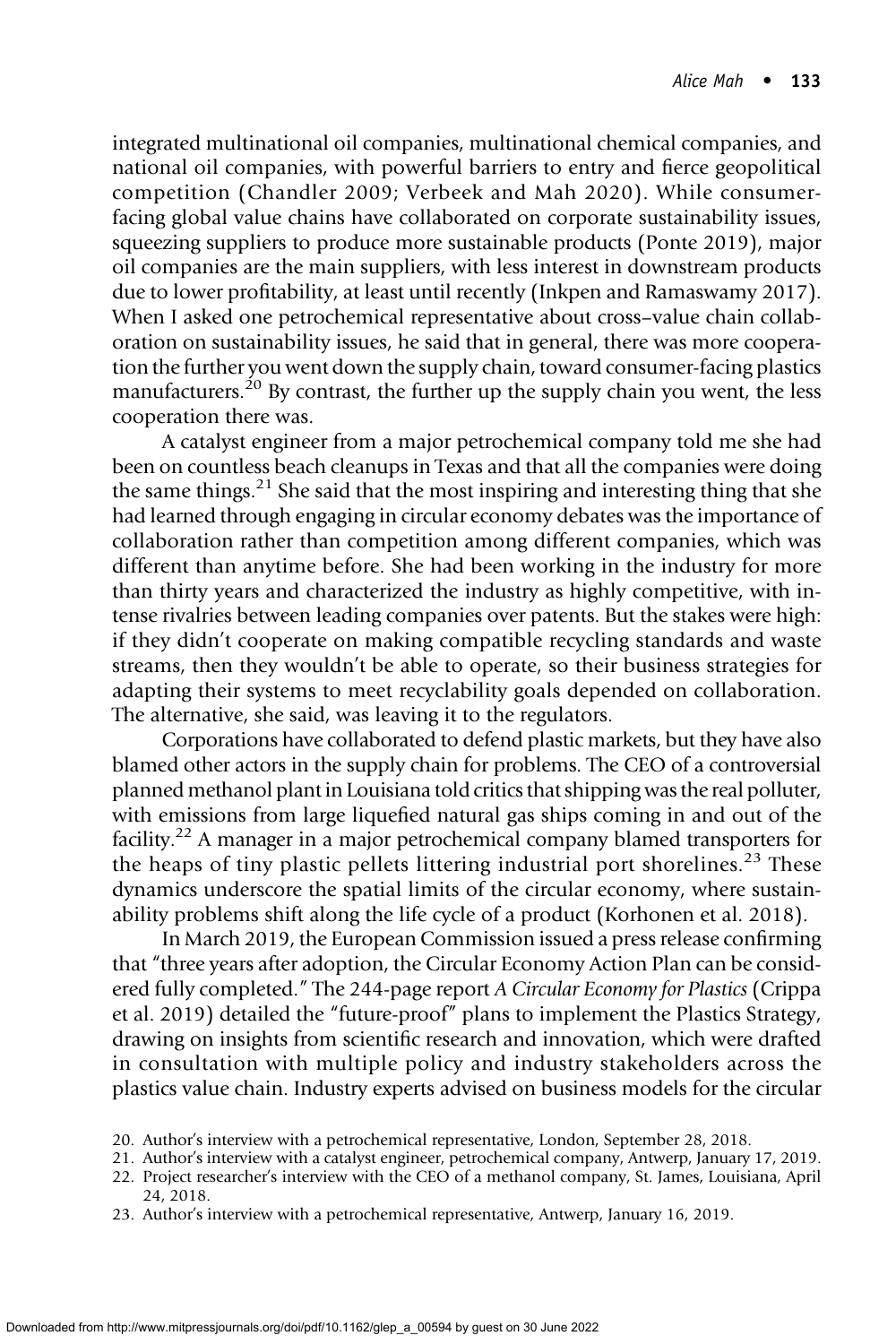economy, the feasibility of recycling technologies, and the development of new industrial standards. In particular, the report identified the need for "more cross– value chain collaboration and systems thinking" (Crippa et al. 2019: 8) and for new investments in "high-risk, disruptive innovations" (10), including chemical recycling. Through their technical input into the circular economy strategy, the plastics and petrochemical industries had been successful in containing the threat of the circular economy discourse to unsustainable plastics production. Continued growth in global plastics end markets remained central to European policy makers' plans for a circular economy for plastics.

The industry hasn't achieved an all-out coup in the war over plastics. It failed to prevent the European Directive on Single-Use Plastics, legislation introduced in June 2019 banning single-use plastics by 2021 and placing more responsibility on plastics producers (European Commission 2019). On the eve of the COVID-19 pandemic, sustainability remained a key feature in petrochemical business agendas due to increasing public pressure on plastics and climate issues. Yet within weeks of the pandemic, single-use plastics were back in high demand (Pipoli 2020). In April 2020, the World Petrochemical Conference in New Orleans was rescheduled as an online event, focusing on the implications of COVID-19 and the crude oil crash. An industry analyst reflected on this unexpected shift:

Ironically, sustainability, the issue that was dominating the conversation until just a few weeks ago, seems to be fading into the background, at least for the moment. And polyethylene may even be gaining some public favor as it plays a high profile role in combatting the greatest health risk to our planet in modern history.<sup>24</sup>

Plastics were fantastic again. The industry acted quickly to exploit anxieties from the crisis to overturn bans and taxes on single-use products (Schlegel and Gibson 2020). Yet industry representatives were cautious. An industry expert at the conference's circular economy and sustainability summit warned that although some bans on single-use plastics had been delayed because of the coronavirus, "we think it is going to come back with a vengeance after the epidemic is over."<sup>25</sup> Indeed, the European Commission refused the industry's COVID-19-related request to lift its ban on single-use plastics (Simon 2020).

#### Proliferation: The Promise and Peril of Chemical Recycling

Despite the bad press about plastics throughout 2018, industry forecasts for global plastics markets remained optimistic. In fact, the petrochemical industry unveiled plans for unprecedented fossil fuel–based expansion. Plastics were predicted to be the biggest driver of future oil demand, given the role of plastics in green technologies (e.g., solar panels, electric cars, and wind turbines) and rising consumption in emerging economies. New mega crude-oil-to-chemicals projects,

24. Author's field notes, World Petrochemical Conference Online, April 7–14, 2020.

25. Author's field notes, World Petrochemical Conference Online, April 7–14, 2020.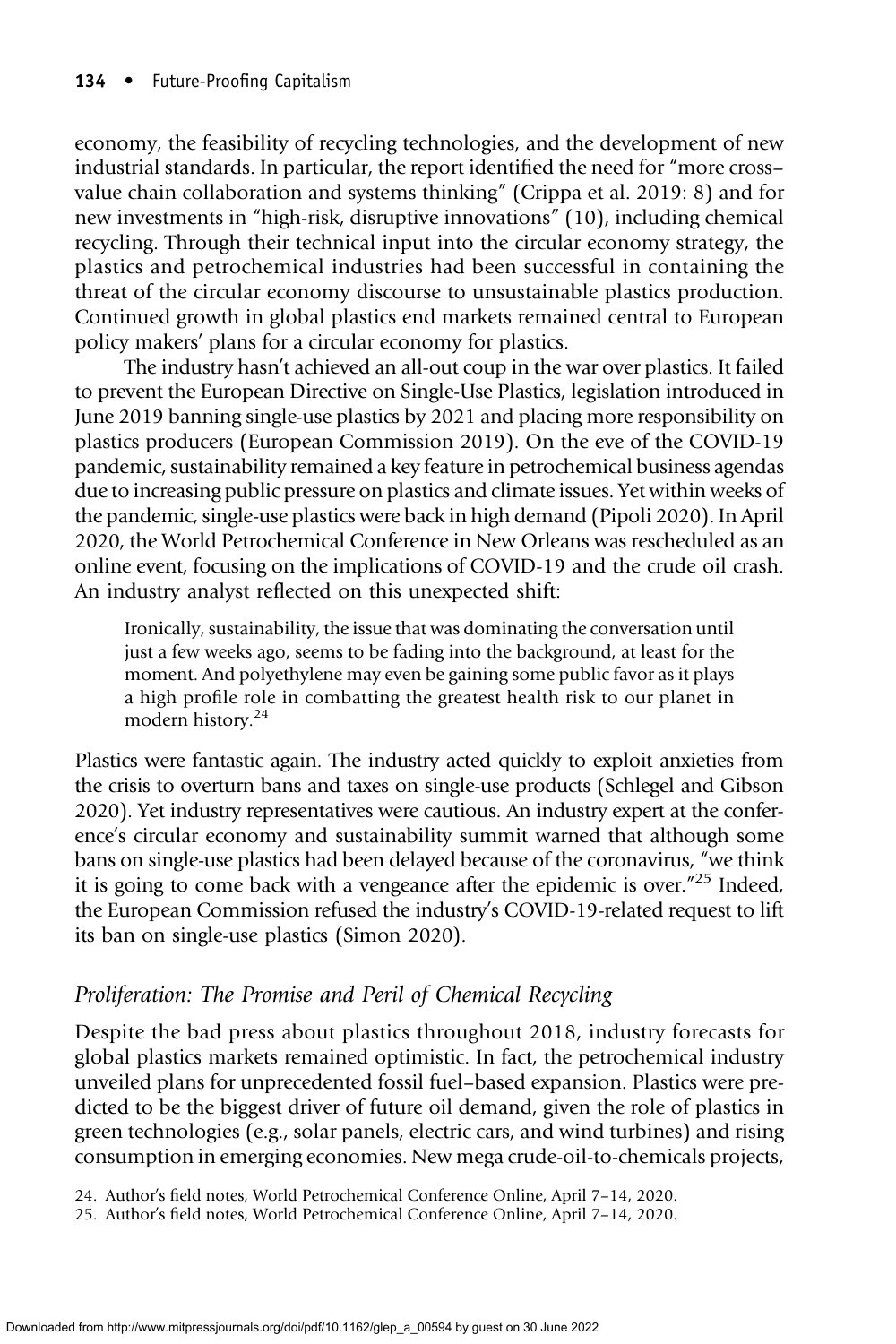with ten times the capacity of existing world-scale petrochemical plants, were scheduled to start operations in China by 2020 and in Saudi Arabia by 2025 (Eramo 2018). By the end of 2019, the industry was weathering uncertain markets yet again, but according to petrochemical industry analysts, there was hope on the horizon:

During a time of uncertainty and downturn throughout the petrochemical industry, one green shoot has been the emergence of circular economy projects globally. While there is definitely some way still to go, such initiatives have provided a vision for a long lasting sustainable plastics and petrochemical future.<sup>26</sup>

Since adopting the circular economy discourse, corporations have sought to extend their markets through providing the technological solutions to meet new circular economy demands for recycled plastics. The problem, according to industry experts, is that the supply of recycled plastics cannot keep up with demand (Crippa et al. 2019; Sykes 2018). Rather than reducing the global production of plastics, they propose to recycle plastics on an unprecedented scale through developing chemical recycling (alternatively known as enhanced or advanced recycling). By pushing for a type of recycling that is still in an early developmental stage, with significant barriers to economic feasibility, the industry could also carve out time in which it can continue to produce virgin plastic.

A Circular Economy for Plastics (Crippa et al. 2019, 140) defines chemical recycling as "any reprocessing technology using chemical agents or processes that directly affect either the formulation of the plastic or the polymer itself."<sup>27</sup> The rationale behind chemical recycling is that we need to bring plastics back to their molecular chemical levels in order to achieve full recyclability. Current mechanical recycling systems have inherent problems with contamination and poor quality that cannot be fully resolved through product redesign (Crippa et al. 2019; Ragaert et al. 2017; Sykes 2018).28 Contamination is of particular concern for food packaging. The advantage of chemical recycling is that it can produce close to "virgingrade" plastics. "Unbaking the cake" is an analogy that industry has used to explain chemical recycling (Sykes 2018). However, arguably a more appropriate one would be "having your cake and eating it too."

Most forms of chemical recycling require high volumes in order to be costeffective and require building costly and energy-intensive industrial facilities.

- 26. Industry marketing communication, European Petrochemical Conference, November 28–29, 2019, Rotterdam.
- 27. There are three broad types of chemical recycling: first, solvent-based purification; second, depolymerisation; and third, feedstock recycling. Solvent-based purification and depolymerization both yield outputs that can be directly converted into polymer materials, whereas feedstock recycling requires further processing in order to be converted back into a polymer (Crippa et al. 2019, 146).
- 28. Corporate scientists and engineers have also focused on designing recyclability into projects, for example, developing monomaterial rather than multimaterial packaging, reducing contamination from inks and other additives, and developing recycling compatibilizers to "upcycle" (or reuse) plastic waste.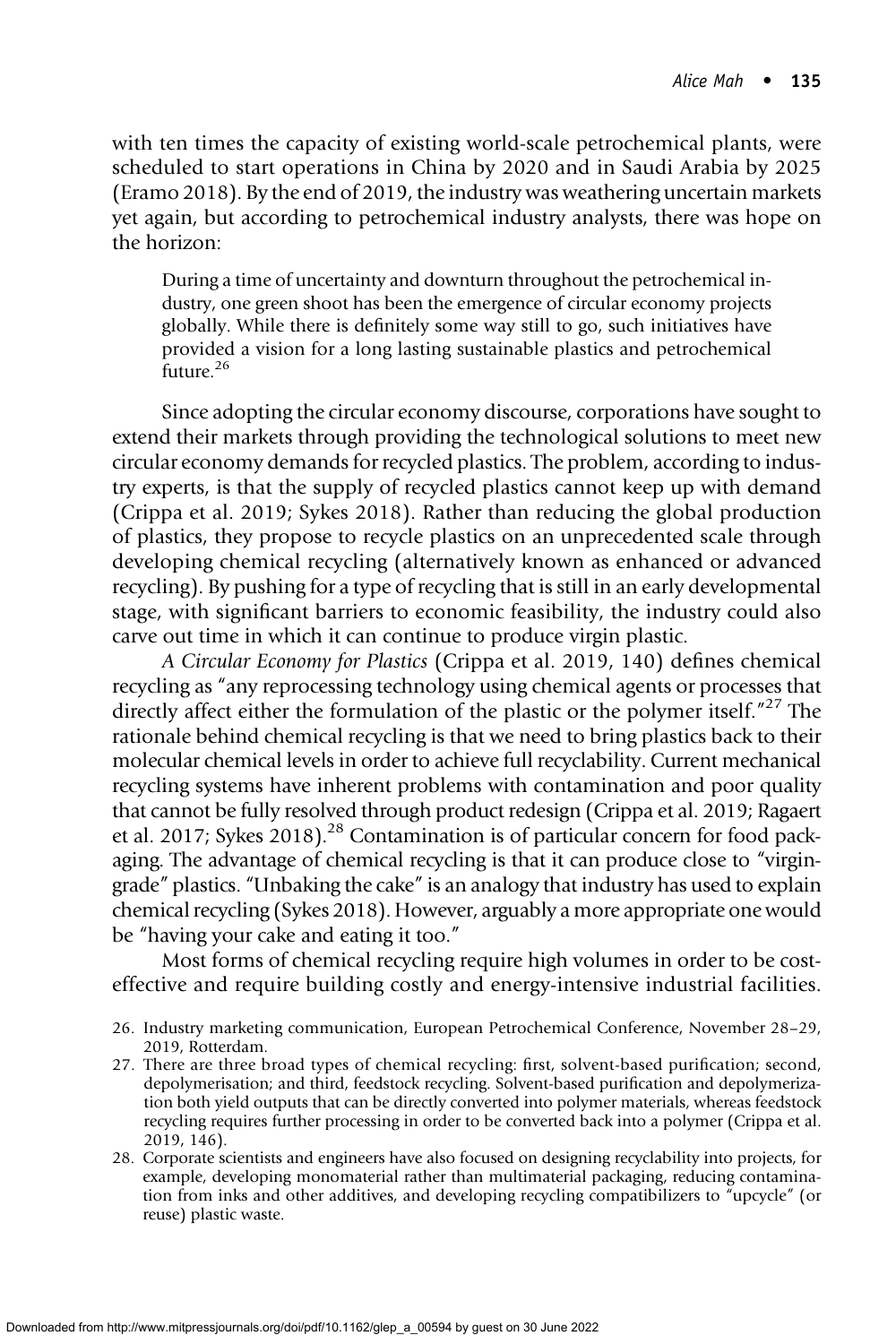There have been debates over whether some forms of chemical recycling (i.e., feedstock recycling) can even be called recycling because they produce fuel and thus count as energy recovery (Crippa et al. 2019, 140). While pointing to the need for chemical recycling to comply with recycling targets, some industry analysts recognize that the environmental gains are not straightforward because chemical recycling "has an adverse carbon lifecycle assessment (LCA) footprint" (Mitra and Morgan 2019). However, industry experts downplay issues of toxicity, treating these as technological hurdles. Many forms of chemical recycling produce noxious waste streams including dioxins, particularly for certain types of plastics such as polyester and PVC (Huggett and Levin 1987; Ragaert et al. 2017).

Plastics production, whether based on recycled or new materials, is highly toxic, with health risks and environmental justice consequences across the whole value chain (Azoulay et al. 2019). The health effects from exposure to toxic petrochemicals include cancer, lung disease, neurological damage, and other illnesses (Mudu et al. 2014). The most polluting petrochemical factories around the world are located next to low-income, ethnic-minority, and working-class communities, following global patterns of environmental injustice (Bullard and Wright 2009). Residents and workers in many of these petrochemical communities have endured struggles with toxic pollution and environmental hazards (see Auyero and Swistun 2009; Wiebe 2016).

The technocratic language of chemical recycling masks the potential environmental justice consequences of its operationalization. In 1991, the chief economist for the World Bank, Laurence Summers, wrote an internal memo that was leaked to the press, in which he presented an economic case for dumping international toxic waste in Africa. This memo sparked an outcry within global environmental movements, and it is still an infamous moment within the history of environmental justice (Pellow 2007). Arguably, a similar statement about chemical recycling has been published, rather than leaked, by a key industry analyst for the petrochemical industry (Mitra and Morgan 2019):

For plastics recycling to be financially attractive, there must be a workable margin for everyone in the recycling chain—including municipalities, sorters, processors, and mechanical and chemical recyclers. And the best solution may vary by geography. The mega-cities of China could favor an approach for polyester linked to the existing gasification infrastructure. In Europe, certain major cities are located near petrochemical production, which may lead them to polyethylene pyrolysis for liquids cracking.

The euphemism that the "best solution may vary by geography" offers a clue about the injustice that lies behind this statement. However, to understand the environmental justice implications, one would need to know that polyester presents particularly hazardous toxic issues for chemical recycling and also requires vast scales for production (Crippa et al. 2019; Huggett and Levin 1987; Ragaert et al. 2017). In comparison, polyethylene pyrolysis is relatively safe and can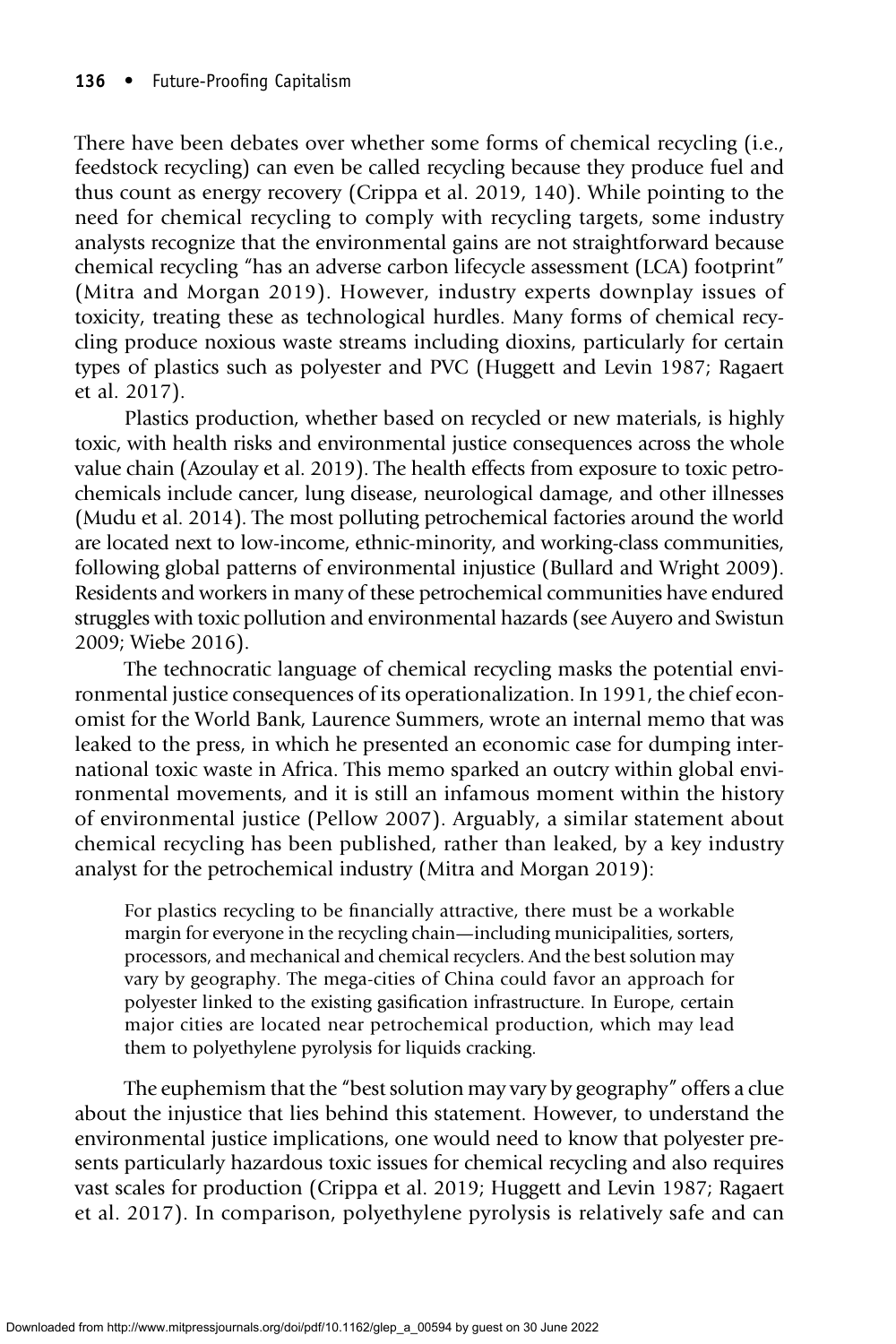be done on smaller scales. The message is thus to export risky, dangerous toxic technologies requiring vast scales of production to the megacities of China, while developing relatively small-scale, safe, and tested technologies within Europe.

Business-led circular economy plans fail to account for the environmental justice and climate change implications of new chemical recycling technologies. O'Neill (2019, 11) argues that the risks of waste management as well as waste solutions have magnified, disproportionately affecting economically disadvantaged communities, particularly in the Global South. The unequal toxic burdens of waste solutions constitute some of the "shadows" cast by circular economy policies (O'Neill 2019, 186). Indeed, there are many unintended consequences of circular economy policies. Rather than despairing over China's National Sword policy banning the import of plastic waste, petrochemical companies celebrated the opportunity to sell more virgin resins to make plastic products in China. As one petrochemical representative put it, "China could be the savior in the export market." 29

Whether circular economy–based proliferation strategies will play out in the aftermath of COVID-19 has yet to be seen. The low price of oil threatens the viability of plastics recycling, and circular economy recycling projects have stalled as a result of the coronavirus (Patawari 2020; Pipoli 2020). How could recycled plastics compete with cheap virgin materials? The future of the circular economy for plastics remains uncertain.

#### Conclusions

The circular economy for plastics is both a corporate battleground for containing environmental crises and a catalyst for intensifying expansion. Faced with industry-level threats to public legitimacy and future markets, corporations across the petrochemical value chain have banded together to contain the circular economy policy agenda, appearing to be sustainable while proliferating unsustainable markets. Corporations have achieved this through deploying their advantage in technological expertise and understandings of complexity. The industry attempts to future-proof capitalism from the shocks of green transition by designing and controlling the new systems. Yet within intensifying wars of position over global environmental issues, the battleground is never stable. While industry has become more sophisticated at dealing with complexity, it has also exposed its vulnerability to systemic threats through the speed and extent of its response. There has been mounting pressure for industrial transformation of plastics, including climate divestment, plastic-free, environmental justice, and zero-waste campaigns, coming not only from grassroots movements but also from regulators and investors.<sup>30</sup>

- 29. Author's field notes, European Petrochemical Conference, Rotterdam, February 7, 2018.
- 30. From a green investment angle, the think tank Carbon Tracker (2020) issued a report called The Future's Not in Plastics, questioning the oil industry's long-term investment strategy in plastics, which would become stranded assets in the green transition.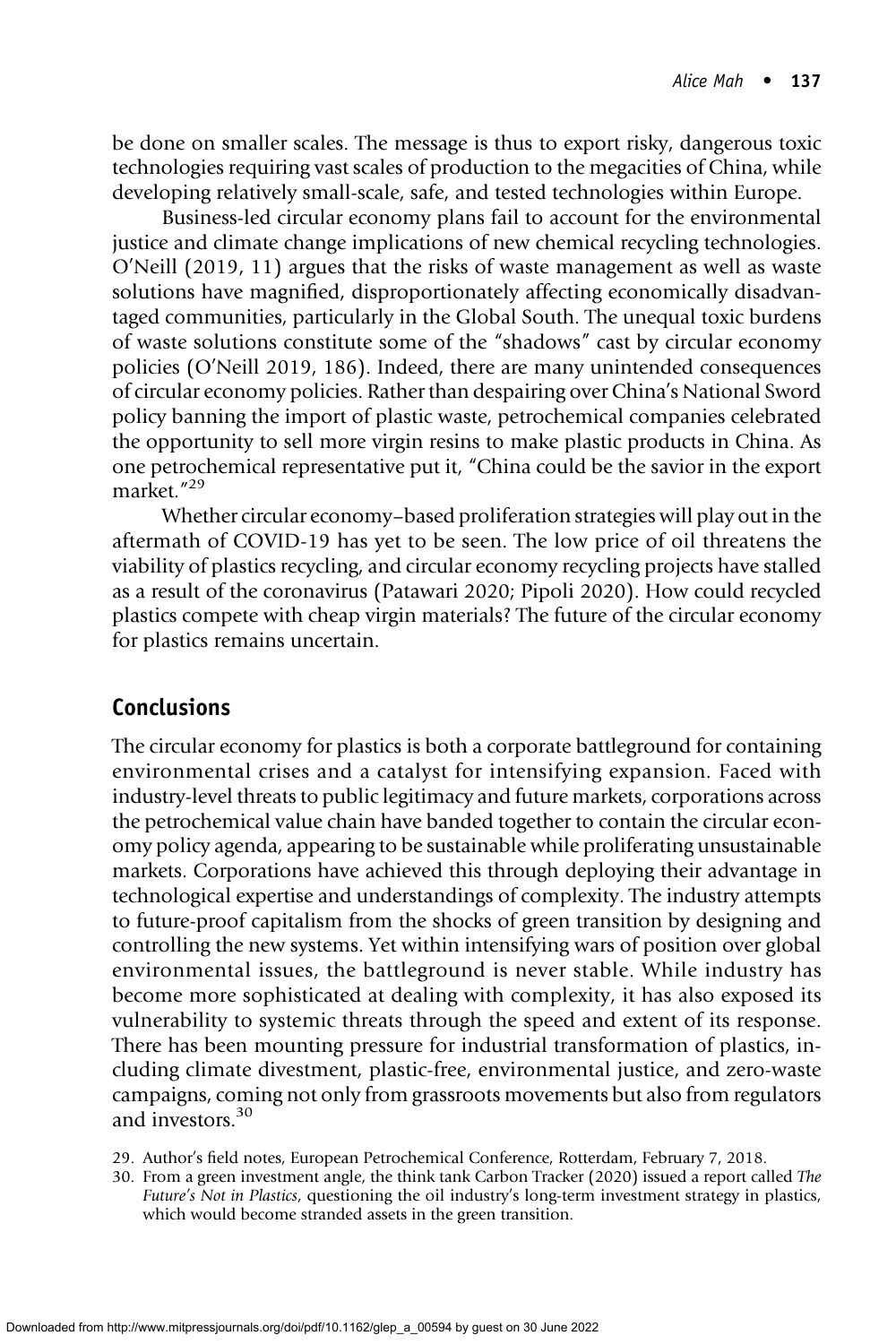In order to address problems of overconsumption, waste, and environmental injustice, there is an urgent need for systems thinking and collaboration. We need to find new forms of interpretation and intervention to confront environmental crises and challenge technocratic corporate visions of the circular economy. The most urgent priority is to reduce toxic and wasteful global plastics production, which means challenging entrenched corporate and societal views about growth. This will not be easy, given the powerful interests at stake. However, there is growing momentum among scholars and activists to advocate "degrowth," a critique of capitalist economic growth that advocates the shrinking of production and consumption, reorienting societies to use fewer natural resources and to live more sustainably (D'Alisa et al. 2015; Kallis et al. 2020; Martínez-Alier et al. 2010). These debates connect to Mariana Mazzucato's (2015) idea of "sustainable growth," reframing growth to constitute making rather than extracting value in the global economy. Reducing plastics needs to be seen as part of the necessary green transition away from fossil fuels, as opposed to expanding plastics as a hedge against it.

Current circular economy policies fail to challenge the capitalist imperative for growth, glossing over "reduction" among the Rs of the circular economy. One starting point toward plastics "degrowth" would be to reorient public debates to more radical versions of the circular economy, pointing to the need to reduce the production and consumption of single-use plastics and to redesign products that can be reused and refilled affordably, safely, and efficiently. This would mean acknowledging the dilemmas and unintended consequences of possible "solutions," particularly in terms of environmental justice. However, on a deeper level, which goes beyond the limits of the circular economy, we need to tackle questions about values, inequality, and future generations. With vested interests in making profits, corporations should not have the monopoly on the social, economic, and technological solutions to environmental problems.

Alice Mah is a professor of sociology at the University of Warwick and principal investigator of the European Research Council project "Toxic Expertise: Environmental Justice and the Global Petrochemical Industry." She is the author of Toxic Truths: Environmental Justice and Citizen Science in a Post-truth Age (with Thom Davies, 2020), Port Cities and Global Legacies (2014), and Industrial Ruination, Community, and Place (2012). Her next book, Plastic Unlimited, will be published by Polity Press.

# References

- Auyero, Javier, and Déborah A. Swistun. 2009. Flammable: Environmental Suffering in an Argentine Shantytown. Oxford, UK: Oxford University Press.
- Azoulay, David, Priscilla Villa, Yvette Arellano, Miriam Gordon, Doun Moon, Kathryn Miller, and Kristen Thompson. 2019. Plastic and Health: The Hidden Cost of a Plastic Planet. Washington, DC: Center for International Environmental Law.
- Bartley, Tim. 2018. Transnational Corporations and Global Governance. Annual Review of Sociology 44 (1): 145–165.DOI: <https://doi.org/10.1146/annurev-soc-060116-053540>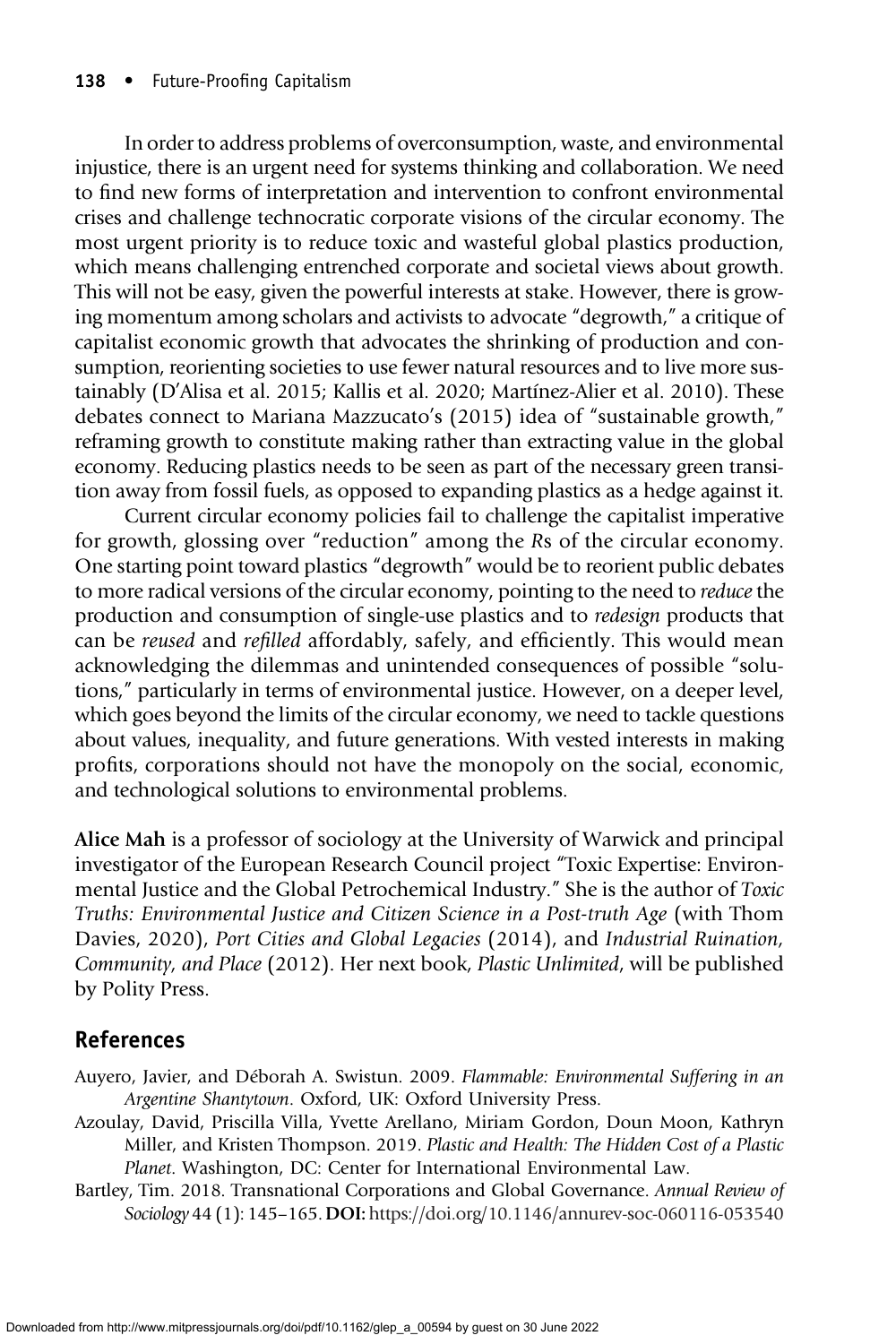- Bullard, Robert, and Beverly Wright. 2009. Race, Place, and Environmental Justice After Hurricane Katrina. Boulder, CO: Westview.
- Carbon Tracker. 2020. The Future's Not in Plastics: Why Plastics Sector Demand Won't Rescue the Oil Sector. London, UK: Carbon Tracker. Available at: [https://carbontracker.org](https://carbontracker.org/reports/the-futures-not-in-plastics/) [/reports/the-futures-not-in-plastics/](https://carbontracker.org/reports/the-futures-not-in-plastics/), last accessed December 4, 2020.
- Cetinkaya, Eren, Nathan Liu, Theo Jan Simons, and Jeremy Wallach. 2018. Petrochemicals 2030: Reinventing the Way to Win in a Changing Industry. Chemicals: Our Insights, February. Available at: [https://www.mckinsey.com/industries/chemicals/our](https://www.mckinsey.com/industries/chemicals/our-insights/petrochemicals-2030-reinventing-the-way-to-win-in-a-changing-industry) [-insights/petrochemicals-2030-reinventing-the-way-to-win-in-a-changing-industry,](https://www.mckinsey.com/industries/chemicals/our-insights/petrochemicals-2030-reinventing-the-way-to-win-in-a-changing-industry) last accessed October 20, 2019.
- Chandler, Alfred D. 2009. Shaping the Industrial Century: The Remarkable Story of the Evolution of the Modern Chemical and Pharmaceutical Industries. Cambridge, MA: Harvard University Press.
- Clapp, Jennifer. 2012. The Rising Tide Against Plastic Waste: Unpacking Industry Attempts to Influence the Debate. In Histories of the Dustheap: Waste, Material Cultures, Social Justice, edited by Stephanie Foote and Elizabeth Mazzolini, 199–225. Cambridge, MA: MIT Press.
- Clapp, Jennifer. 2018. Mega-Mergers on the Menu: Corporate Concentration and the Politics of Sustainability in the Global Food System. Global Environmental Politics 18 (2): 12–33. DOI: [https://doi.org/10.1162/glep\\_a\\_00454](https://doi.org/10.1162/glep_a_00454)
- Cook, Ian, and Kevin Ward. 2012. Conferences, Informational Infrastructures and Mobile Policies: The Process of Getting Sweden "BID Ready." European Urban and Regional Studies 19 (2): 137–152. DOI: <https://doi.org/10.1177/0969776411420029>
- Corporate Europe Observatory. 2018. Plastics Promises: Industry Seeks to Avoid Binding Regulations. Available at: [https://corporateeurope.org/en/power-lobbies/2018/05](https://corporateeurope.org/en/power-lobbies/2018/05/plastic-promises) [/plastic-promises,](https://corporateeurope.org/en/power-lobbies/2018/05/plastic-promises) last accessed December 3, 2020.
- Crippa, Maurizio, Bruno De Wilde, Rudy Koopmans, Jan Leyssens, Mats Linder, Jane Muncke, Ann-Christine Ritschkoff, Karine Van Doorsselaer, Costa Velis, and Martin Wagner. 2019. A Circular Economy for Plastics: Insights from Research and Innovation to Inform Policy and Funding Decisions. Edited by Michiel De Smet and Mats Linder. Brussels, Belgium: European Commission.
- D'Alisa, Giacomo, Federico Demaria, and Giorgos Kallis. 2015. Degrowth: A Vocabulary for a New Era. London, UK: Routledge.
- D'Amato, Dalia, Jouni Korhonen, and A. Toppinen. 2019. Circular, Green, and Bio Economy: How Do Companies in Land-Use Intensive Sectors Align with Sustainability Concepts? Ecological Economics 158: 116–133. DOI: [https://doi.org/10.1016/j.ecolecon.2018](https://doi.org/10.1016/j.ecolecon.2018.12.026) [.12.026](https://doi.org/10.1016/j.ecolecon.2018.12.026)
- Dauvergne, Peter. 2018a. Why Is the Global Governance of Plastic Failing the Oceans? Global Environmental Change 51: 22–31. DOI: [https://doi.org/10.1016/j.gloenvcha](https://doi.org/10.1016/j.gloenvcha.2018.05.002) [.2018.05.002](https://doi.org/10.1016/j.gloenvcha.2018.05.002)
- Dauvergne, Peter. 2018b. Will Big Business Destroy Our Planet? Cambridge, UK: Polity Press.
- Eckert, Sandra. 2019. Corporate Power and Regulation: Consumers and the Environment in the European Union International Series on Public Policy. London, UK: Palgrave Macmillan. DOI: <https://doi.org/10.1007/978-3-030-05463-2>
- Ellen MacArthur Foundation. 2013. Towards the Circular Economy. Isle of Wight, UK: Ellen MacArthur Foundation. Available at: [https://www.ellenmacarthurfoundation.org](https://www.ellenmacarthurfoundation.org/assets/downloads/publications/Ellen-MacArthur-Foundation-Towards-the-Circular-Economy-vol.1.pdf) [/assets/downloads/publications/Ellen-MacArthur-Foundation-Towards-the-Circular](https://www.ellenmacarthurfoundation.org/assets/downloads/publications/Ellen-MacArthur-Foundation-Towards-the-Circular-Economy-vol.1.pdf) [-Economy-vol.1.pdf](https://www.ellenmacarthurfoundation.org/assets/downloads/publications/Ellen-MacArthur-Foundation-Towards-the-Circular-Economy-vol.1.pdf), last accessed December 3, 2020.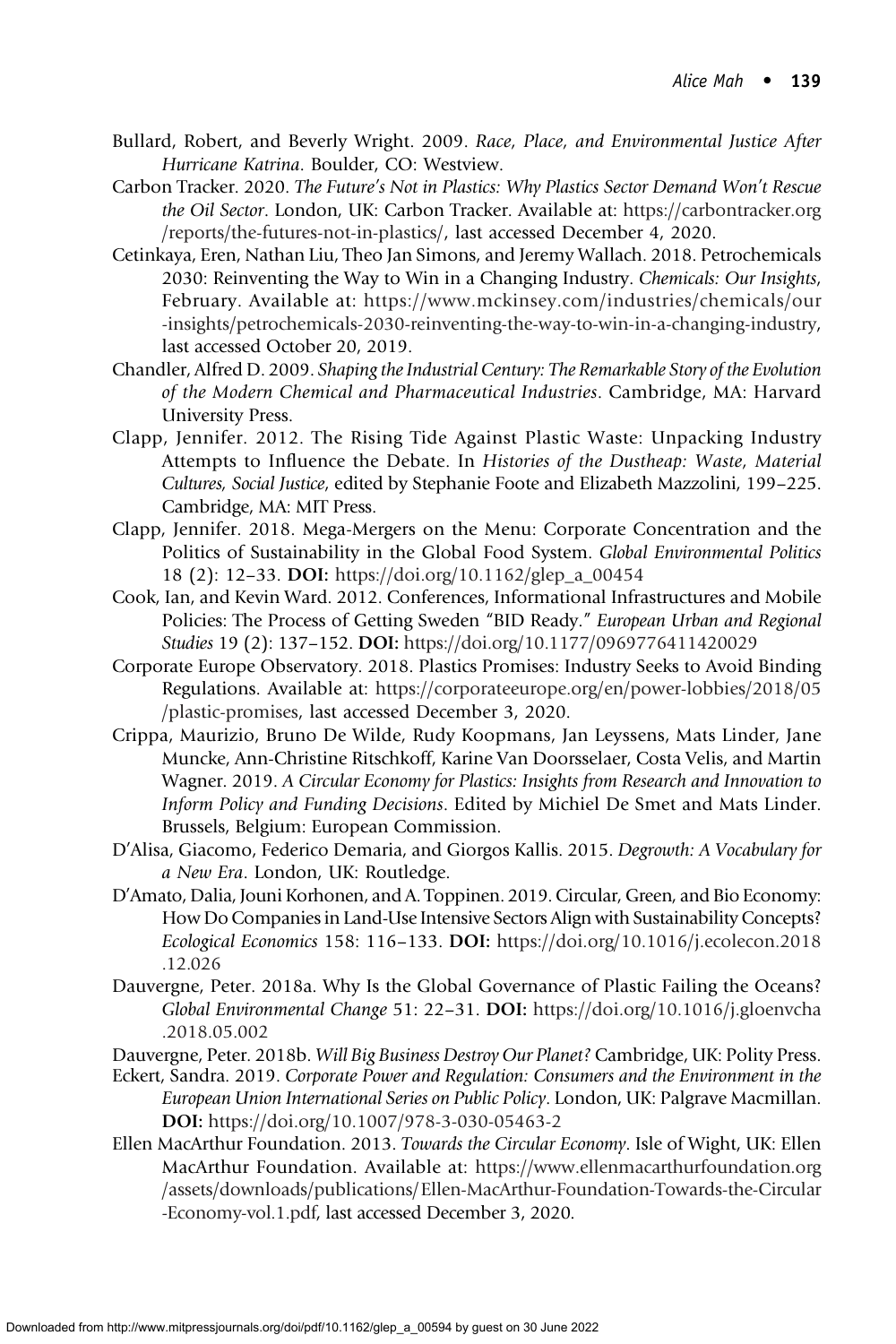- Ellen MacArthur Foundation. 2019. What Is the Circular Economy? Available at: [https://](https://www.ellenmacarthurfoundation.org/circular-economy/what-is-the-circular-economy) [www.ellenmacarthurfoundation.org/circular-economy/what-is-the-circular-economy,](https://www.ellenmacarthurfoundation.org/circular-economy/what-is-the-circular-economy) last accessed December 3, 2020.
- Eramo, Mark. 2018. Global Chemical Industry Outlook: Assessing Today's Strong Markets and Preparing for the 2020s. Insights. Available at: [https://ihsmarkit.com/research-analysis](https://ihsmarkit.com/research-analysis/global-chemical-industry-outlook-2020.html) [/global-chemical-industry-outlook-2020.html,](https://ihsmarkit.com/research-analysis/global-chemical-industry-outlook-2020.html) last accessed December 3, 2020.
- European Commission. 2018. European Strategy for Plastics in a Circular Economy. Brussels, Belgium: European Commission.
- European Commission. 2019. Closing the Loop: Commission Delivers on Circular Economy Action Plan. Press release, Brussels, Belgium, March 4.
- Friends of the Earth. 2018. Consumption: Our Position. Available at: [https://policy](https://policy.friendsoftheearth.uk/policy-positions/consumption-our-position) [.friendsoftheearth.uk/policy-positions/consumption-our-position,](https://policy.friendsoftheearth.uk/policy-positions/consumption-our-position) last accessed December 3, 2020.
- Gramsci, Antonio. (1934–1935) 1971. Notes on Italian History. In Selections from the Prison Notebooks of Antonio Gramsci, edited by Quintin Hoarse, translated by Geoffrey Nowell Smith, 52–118. New York, NY: International.
- Gregson, Nicky, Mike Crang, Sara Fuller, and Helen Holmes. 2015. Interrogating the Circular Economy: The Moral Economy of Resource Recovery in the EU. Economy and Society 44 (2): 218–243. DOI: <https://doi.org/10.1080/03085147.2015.1013353>
- Harvey, Fiona. 2019. Industry Alliance Sets Out \$1bn to Tackle Oceans' Plastic Waste. Guardian, January 16. Available at: [https://www.theguardian.com/environment](https://www.theguardian.com/environment/2019/jan/16/industry-alliance-sets-out-1bn-to-tackle-oceans-plastic-waste) [/2019/jan/16/industry-alliance-sets-out-1bn-to-tackle-oceans-plastic-waste](https://www.theguardian.com/environment/2019/jan/16/industry-alliance-sets-out-1bn-to-tackle-oceans-plastic-waste), last accessed December 3, 2020.
- Hobson, Kersty, and Nicholas Lynch. 2016. Diversifying and De-Growing the Circular Economy: Radical Social Transformation in a Resource-Scarce World. Futures 82: 15–25. DOI: <https://doi.org/10.1016/j.futures.2016.05.012>
- Hoffman, Andrew J. 1999. Institutional Evolution and Change: Environmentalism and the US Chemical Industry. Academy of Management Journal 42 (4): 351–371. DOI: <https://doi.org/10.5465/257008>
- Huggett, Clayton, and Barbara C. Levin. 1987. Toxicity of the Pyrolysis and Combustion Products of Poly(Vinyl Chlorides): A Literature Assessment. Fire and Materials 11 (3): 131–142. DOI: <https://doi.org/10.1002/fam.810110303>
- IHS Markit. 2018. A Sea Change: Plastics Pathway to Sustainability Special Report. Raleigh, NC: IHS Markit. Available at: [https://ihsmarkit.com/products/sea-plastics-pathway.html,](https://ihsmarkit.com/products/sea-plastics-pathway.html) last accessed December 3, 2020.
- Inkpen, Andrew, and Kannan Ramaswamy. 2017. Breaking Up Global Value Chains: Evidence from the Oil and Gas Industry. Advances in International Management 30: 55–80. DOI: <https://doi.org/10.1108/S1571-502720170000030003>
- Kallis, Giorgos, Susan Paulson, Giacomo D'Alisa, and Federico Demaria. 2020. The Case for Degrowth. Cambridge, UK: Polity Press.
- Kirchherr, Julian, Denise Reike, and Marko Hekkert. 2017. Conceptualizing the Circular Economy: An Analysis of 114 Definitions. Resources, Conservation and Recycling 127 (2017): 221–232. DOI: <https://doi.org/10.1016/j.resconrec.2017.09.005>
- Korhonen, Jouni, Antero Honkasalo, and Jyri Seppälä. 2018. Circular Economy: The Concept and Its Limitations. Ecological Economics 143: 37–46. DOI: [https://doi.org](https://doi.org/10.1016/j.ecolecon.2017.06.041) [/10.1016/j.ecolecon.2017.06.041](https://doi.org/10.1016/j.ecolecon.2017.06.041)
- Lancaster, Mike. 2016. Green Chemistry: An Introductory Text. 3rd ed. Cambridge, UK: Royal Society of Chemistry.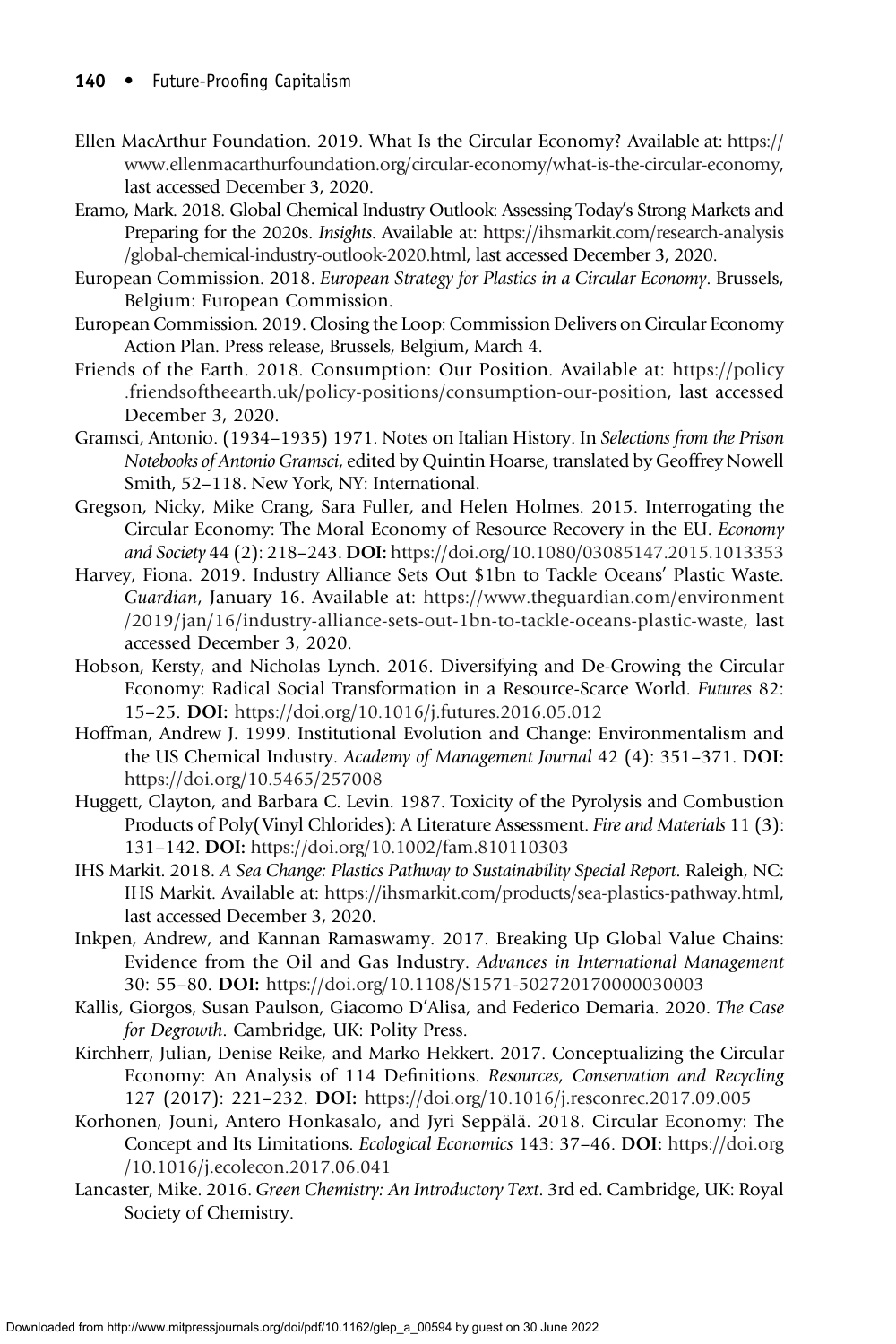- Leivestad, Hege Høyer, and Anette Nyqvist, editors. 2017. Ethnographies of Conferences and Trade Fairs: Shaping Industries, Creating Professionals. London, UK: Palgrave Macmillan. DOI: <https://doi.org/10.1007/978-3-319-53097-0>
- Levy, David L., and Peter J. Newell. 2002. Business Strategy and International Environmental Governance: Toward a Neo-Gramscian Synthesis. Global Environmental Politics 2 (4): 84–101. DOI: <https://doi.org/10.1162/152638002320980632>
- Levy, David L., and Peter Newell. 2005. The Business of Global Environmental Governance. Global Environmental Accord. Cambridge, MA: MIT Press. DOI: [https://doi.org](https://doi.org/10.7551/mitpress/1705.001.0001) [/10.7551/mitpress/1705.001.0001](https://doi.org/10.7551/mitpress/1705.001.0001)
- López-Navarro, Miguel Ángel, Vicente Tortosa-Edo, and Jaume Llorens-Monzonís. 2015. Environmental Management Systems and Local Community Perceptions: The Case of Petrochemical Complexes Located in Ports. Business Strategy and the Environment 24 (4): 236–251. DOI: <https://doi.org/10.1002/bse.1817>
- Mack, Oliver, Anshuman Khare, Andreas Kramer, and Thomas Burgartz. 2015. Managing in a VUCA World. Cham, Switzerland: Springer International. DOI: [https://doi.org](https://doi.org/10.1007/978-3-319-16889-0) [/10.1007/978-3-319-16889-0](https://doi.org/10.1007/978-3-319-16889-0)
- Markowitz, Gerald E., and David Rosner. 2002. Deceit and Denial: The Deadly Politics of Industrial Pollution. Berkeley, CA: University of California Press.
- Martínez-Alier, J., U. Pascual, F. D. Vivien, and E. Zaccai. 2010. Sustainable De-growth: Mapping the Context, Criticisms and Future Prospects of an Emergent Paradigm. Ecological Economics 69 (9): 1741–1747. DOI: [https://doi.org/10.1016/j.ecolecon](https://doi.org/10.1016/j.ecolecon.2010.04.017) [.2010.04.017](https://doi.org/10.1016/j.ecolecon.2010.04.017)
- Masood, Tariq, Johannes Egger, and Maximilian Kern. 2018. Future-Proofing the Through-Life Engineering Service Systems. Procedia Manufacturing 16: 179–186. DOI: [https://](https://doi.org/10.1016/j.promfg.2018.10.162) [doi.org/10.1016/j.promfg.2018.10.162](https://doi.org/10.1016/j.promfg.2018.10.162)
- Maxwell, Dorothy. 2015. Valuing Natural Capital: Future Proofing Business and Finance. London, UK: Greenleaf.
- Mazzucato, Mariana. 2015. The Green Entrepreneurial State. SPRU Working Paper 2015-28. DOI: <https://doi.org/10.2139/ssrn.2744602>
- McDowall, Will, Yong Geng, Beijia Huang, Eva Barteková, Raimund Bleischwitz, Serdar Türkeli, René Kemp, and Teresa Doménech. 2017. Circular Economy Policies in China and Europe. Journal of Industrial Ecology 21 (3): 651–661. DOI: [https://](https://doi.org/10.1111/jiec.12597) [doi.org/10.1111/jiec.12597](https://doi.org/10.1111/jiec.12597)
- Mirowski, Philip. 2013. Never Let a Serious Crisis Go to Waste: How Neoliberalism Survived the Financial Meltdown. London, UK: Verso.
- Mitra, Kaushik, and Mark Morgan. 2019. Is Chemical Recycling a Game Changer? Available at: [https://ihsmarkit.com/research-analysis/is-chemical-recycling-a](https://ihsmarkit.com/research-analysis/is-chemical-recycling-a-game-changer.html) [-game-changer.html](https://ihsmarkit.com/research-analysis/is-chemical-recycling-a-game-changer.html), last accessed December 3, 2020.
- Mudu, Pierpaolo, Benedetto Terracini, and Marco Martuzzi, editors. 2014. Human Health in Areas with Industrial Contamination. Copenhagen, Denmark: World Health Organization Regional Office for Europe.
- Murray, Alan, Keith Skene, and Kathryn Haynes. 2017. The Circular Economy: An Interdisciplinary Exploration of the Concept and Application in a Global Context. Journal of Business Ethics 140 (3): 369–380. DOI: <https://doi.org/10.1007/s10551-015-2693-2>
- O'Neill, Kate. 2019 Waste. Cambridge, UK: Polity.
- Patawari, Surenda Borad. 2020. Slump and Low Oil Prices Batter Sector. Recycling International, April 7. Available at: [https://recyclinginternational.com/plastics/slump](https://recyclinginternational.com/plastics/slump-and-low-oil-prices-batter-sector/29993/) [-and-low-oil-prices-batter-sector/29993/,](https://recyclinginternational.com/plastics/slump-and-low-oil-prices-batter-sector/29993/) last accessed December 3, 2020.